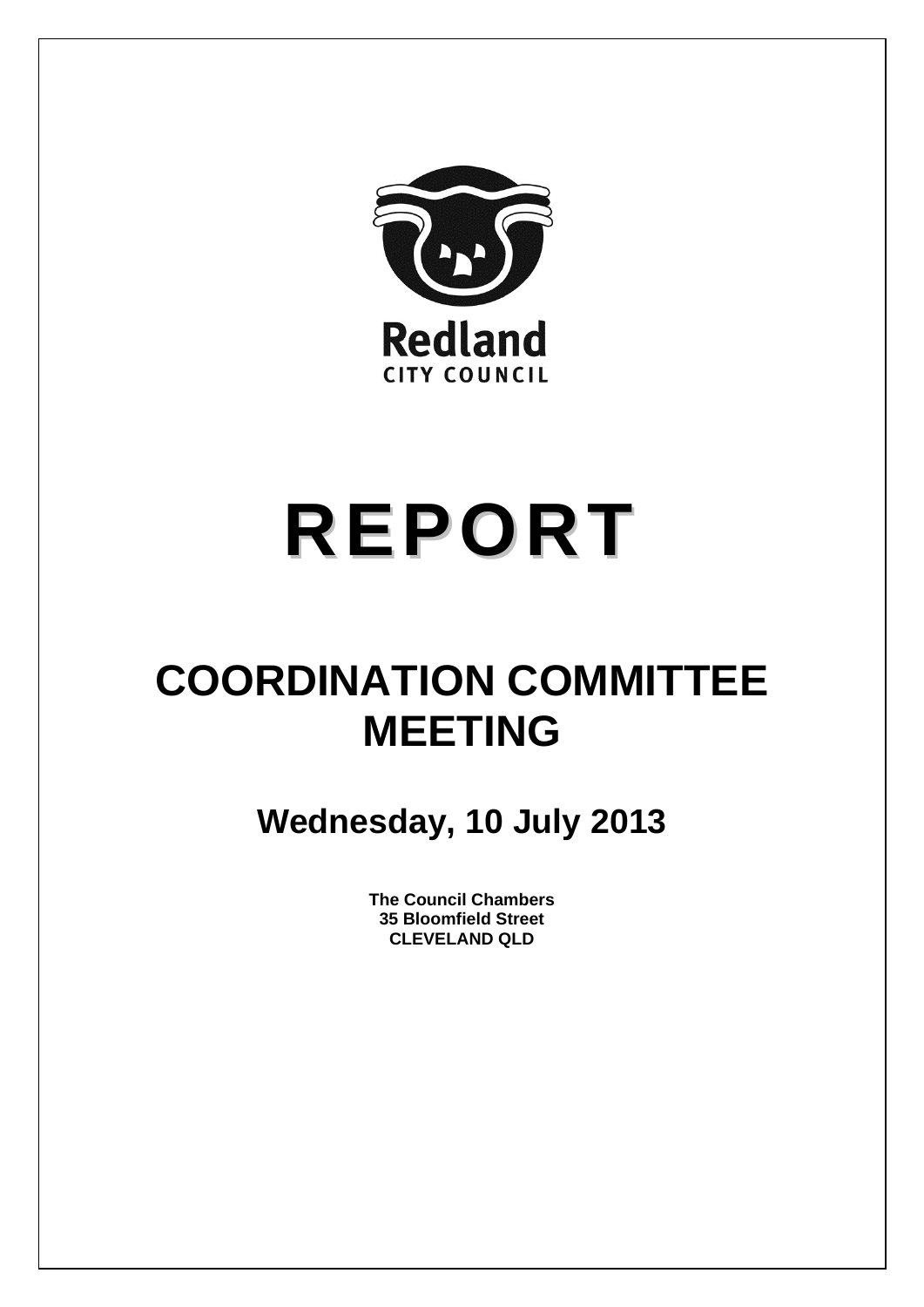## **Table of Contents**

| <b>Item</b>  | <b>Subject</b><br>Page No |       |                                                                                                                                                                       |  |
|--------------|---------------------------|-------|-----------------------------------------------------------------------------------------------------------------------------------------------------------------------|--|
| 1            |                           |       |                                                                                                                                                                       |  |
| $\mathbf{2}$ |                           |       |                                                                                                                                                                       |  |
| 3            |                           |       | <b>DECLARATION OF MATERIAL PERSONAL INTEREST OR</b><br><b>CONFLICT OF DECLARATION OF MATERIAL PERSONAL</b><br><b>INTEREST OR CONFLICT OF INTEREST ON ANY ITEMS OF</b> |  |
| 4            |                           |       |                                                                                                                                                                       |  |
| 5            |                           |       | PORTFOLIO 5 (CR LANCE HEWLETT) OPEN SPACE, SPORT AND                                                                                                                  |  |
|              | 5.1                       |       |                                                                                                                                                                       |  |
|              |                           |       |                                                                                                                                                                       |  |
| 6            |                           |       | PORTFOLIO 7 (CR JULIE TALTY) PLANNING & DEVELOPMENT  9                                                                                                                |  |
|              | 6.1                       |       |                                                                                                                                                                       |  |
|              |                           | 6.1.1 | DECISIONS MADE UNDER DELEGATED AUTHORITY FOR<br>CATEGORY 1, 2 AND 3 DEVELOPMENT APPLICATIONS 9                                                                        |  |
|              |                           |       | 6.1.2 APPEALS LIST - CURRENT AS AT 24 JUNE, 2013 14                                                                                                                   |  |
|              |                           | 6.1.3 | AMENDMENTS TO FEES & CHARGES SCHEDULE 13/14 17                                                                                                                        |  |
| 7            |                           |       | PORTFOLIO 8 (CR MURRAY ELLIOTT) INFRASTRUCTURE 20                                                                                                                     |  |
|              | 7.1                       |       |                                                                                                                                                                       |  |
|              |                           | 7.1.1 | 2013/14 PROJECTS OVER \$500,000 INCLUDING GST -<br>DELEGATED AUTHORITY REPORT TO CHIEF EXECUTIVE                                                                      |  |
| 8            |                           |       |                                                                                                                                                                       |  |
|              | 8.1                       |       |                                                                                                                                                                       |  |
|              |                           | 8.1.1 | CONTACT CENTRE TECHNOLOGY TENDER                                                                                                                                      |  |
|              | 8.2                       |       |                                                                                                                                                                       |  |
|              |                           | 8.2.1 | OUTGOING SPONSORSHIP - CHANGES TO ACQUITTAL<br>PROCESS AND BENEFITS OF 2012-13 SPONSORSHIPS                                                                           |  |
| 9            |                           |       |                                                                                                                                                                       |  |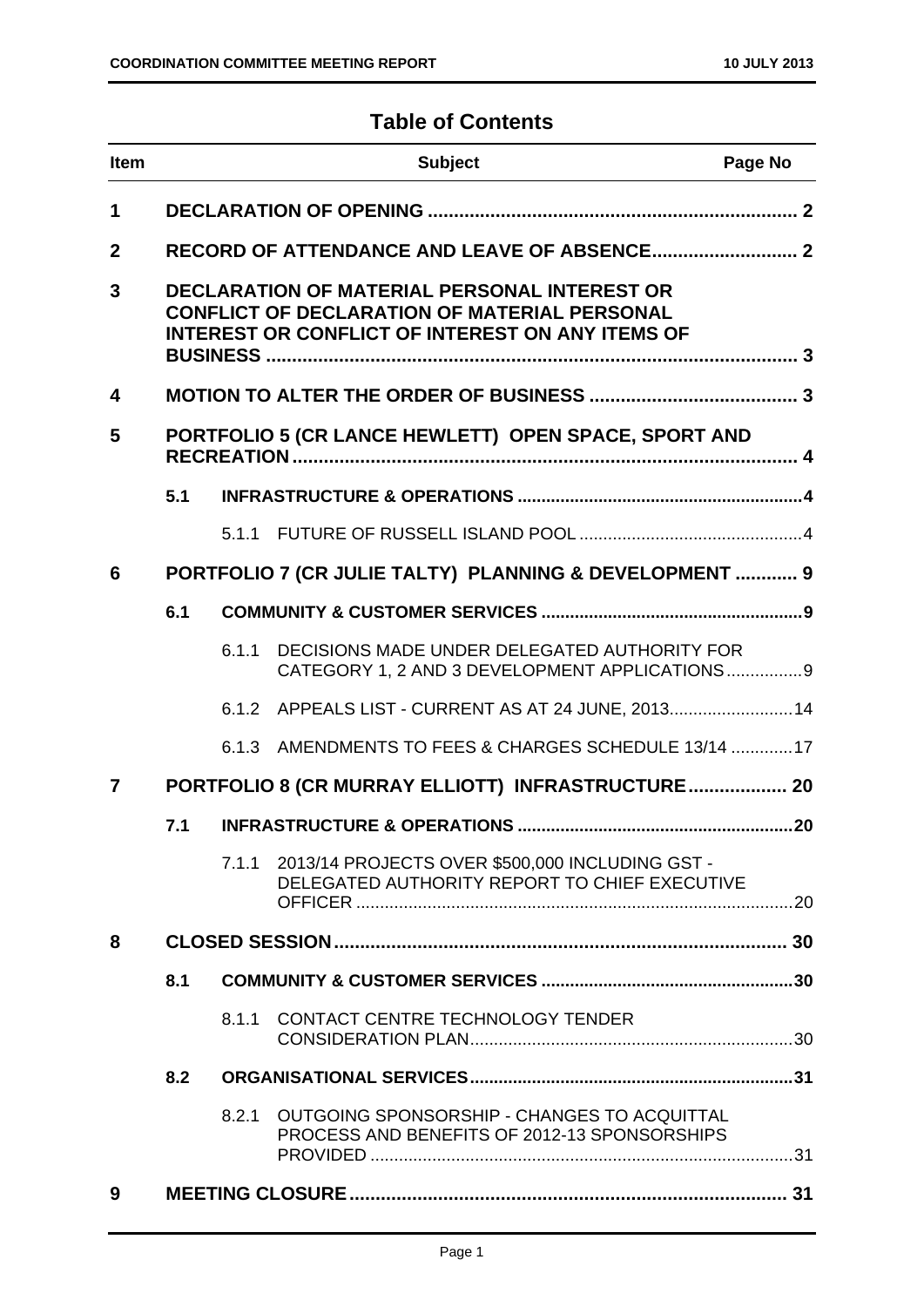The Mayor is the Chair of the Coordination Committee. Coordination Committee meetings comprise of *Portfolios* chaired by Council's nominated spokesperson for that portfolio as follows:

|    | <b>PORTFOLIO</b>                                                                                                 | <b>SPOKESPERSON</b>                                                 |
|----|------------------------------------------------------------------------------------------------------------------|---------------------------------------------------------------------|
| 1. | Community & Environmental Health and Wellbeing;<br>Animal Management; Compliance & Regulatory<br><b>Services</b> | Cr Wendy Boglary                                                    |
| 2. | Economic Development, Governance, Service<br>Delivery, Regulations and Emergency Management                      | Mayor Karen Williams<br>supported by the Deputy<br>Mayor Alan Beard |
| 3. | Tourism and CBD Activation                                                                                       | Cr Craig Ogilvie                                                    |
| 4. | Commercial Enterprises (Water, Waste, RPAC, etc)                                                                 | Cr Kim-Maree Hardman                                                |
| 5. | Open Space, Sport and Recreation                                                                                 | <b>Cr Lance Hewlett</b>                                             |
| 6. | <b>Corporate Services</b>                                                                                        | Cr Mark Edwards                                                     |
| 7. | <b>Planning and Development</b>                                                                                  | Cr Julie Talty                                                      |
| 8. | Infrastructure                                                                                                   | Cr Murray Elliott                                                   |
| 9. | <b>Environment; Waterways and Foreshores</b>                                                                     | Cr Paul Gleeson                                                     |
|    | 10. Arts, Culture and Innovation                                                                                 | Cr Paul Bishop                                                      |

#### **1 DECLARATION OF OPENING**

The Mayor declared the meeting open at 10.47am

#### **2 RECORD OF ATTENDANCE AND LEAVE OF ABSENCE**

#### **MEMBERS PRESENT:**

| Cr K Williams       | Mayor                                |
|---------------------|--------------------------------------|
| Cr A Beard          | Deputy Mayor & Councillor Division 8 |
| Cr W Boglary        | <b>Councillor Division 1</b>         |
| Cr C Ogilvie        | <b>Councillor Division 2</b>         |
| Cr K Hardman        | <b>Councillor Division 3</b>         |
| <b>Cr L Hewlett</b> | <b>Councillor Division 4</b>         |
| Cr M Edwards        | <b>Councillor Division 5</b>         |
| Cr J Talty          | <b>Councillor Division 6</b>         |
| Cr M Elliott        | <b>Councillor Division 7</b>         |
| Cr P Gleeson        | <b>Councillor Division 9</b>         |
| Cr P Bishop         | <b>Councillor Division 10</b>        |
|                     |                                      |

#### **EXECUTIVE LEADERSHIP GROUP:**

| Mr B Lyon    | <b>Chief Executive Officer</b>                           |
|--------------|----------------------------------------------------------|
| Mr L Wallace | Group Manager Corporate Governance                       |
| Mrs L Rusan  | <b>General Manager Community &amp; Customer Services</b> |
| Mr G Soutar  | General Manager Infrastructure & Operations              |
| Mr G Holdway | <b>Chief Financial Officer</b>                           |

#### **MINUTES:**

| Mrs E Striplin |  |  |
|----------------|--|--|
|                |  |  |
|                |  |  |
|                |  |  |

n **Corporate Meetings & Registers Officer**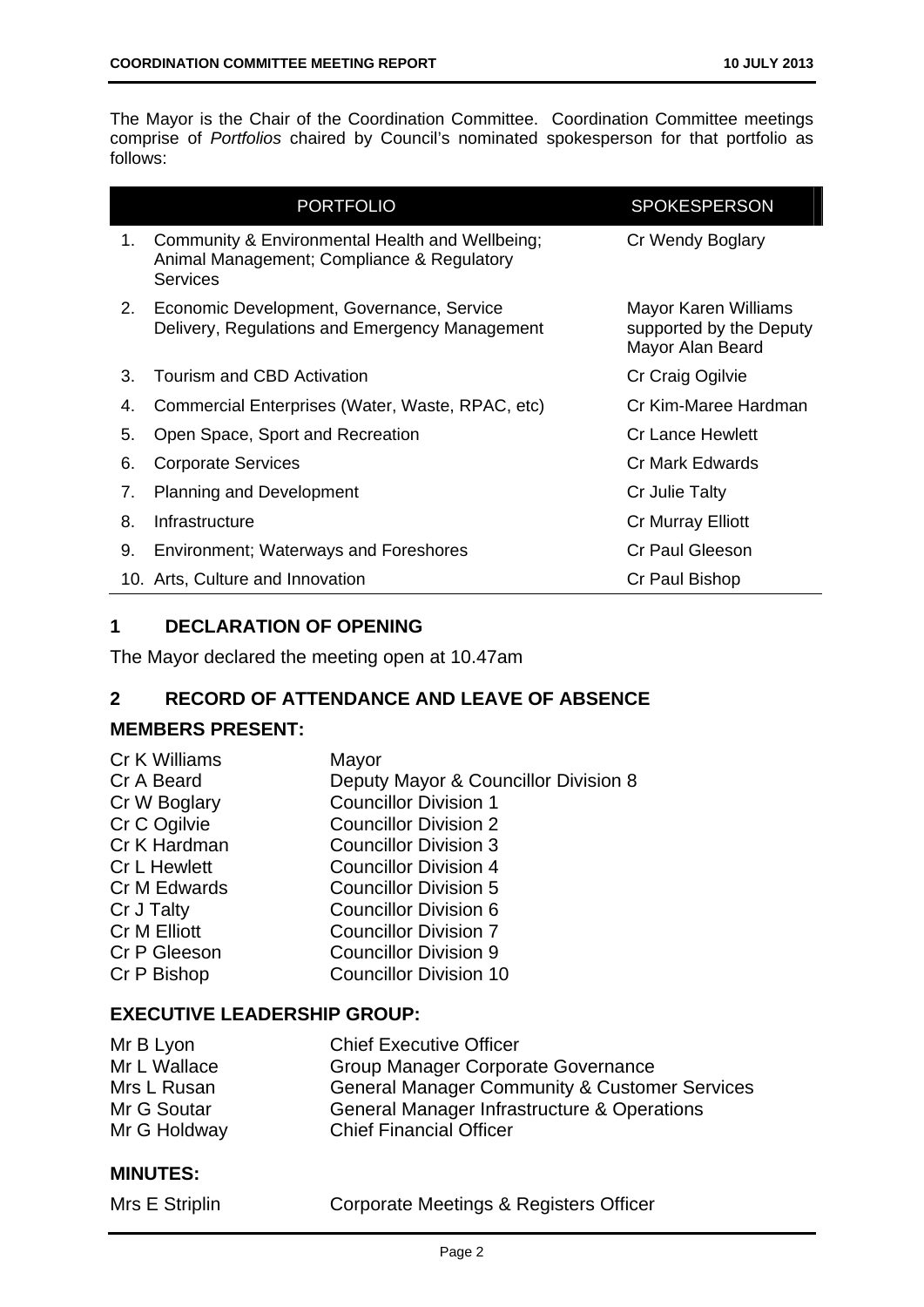#### **3 DECLARATION OF MATERIAL PERSONAL INTEREST OR CONFLICT OF INTEREST ON ANY ITEMS OF BUSINESS**

Nil

**4 MOTION TO ALTER THE ORDER OF BUSINESS** 

Nil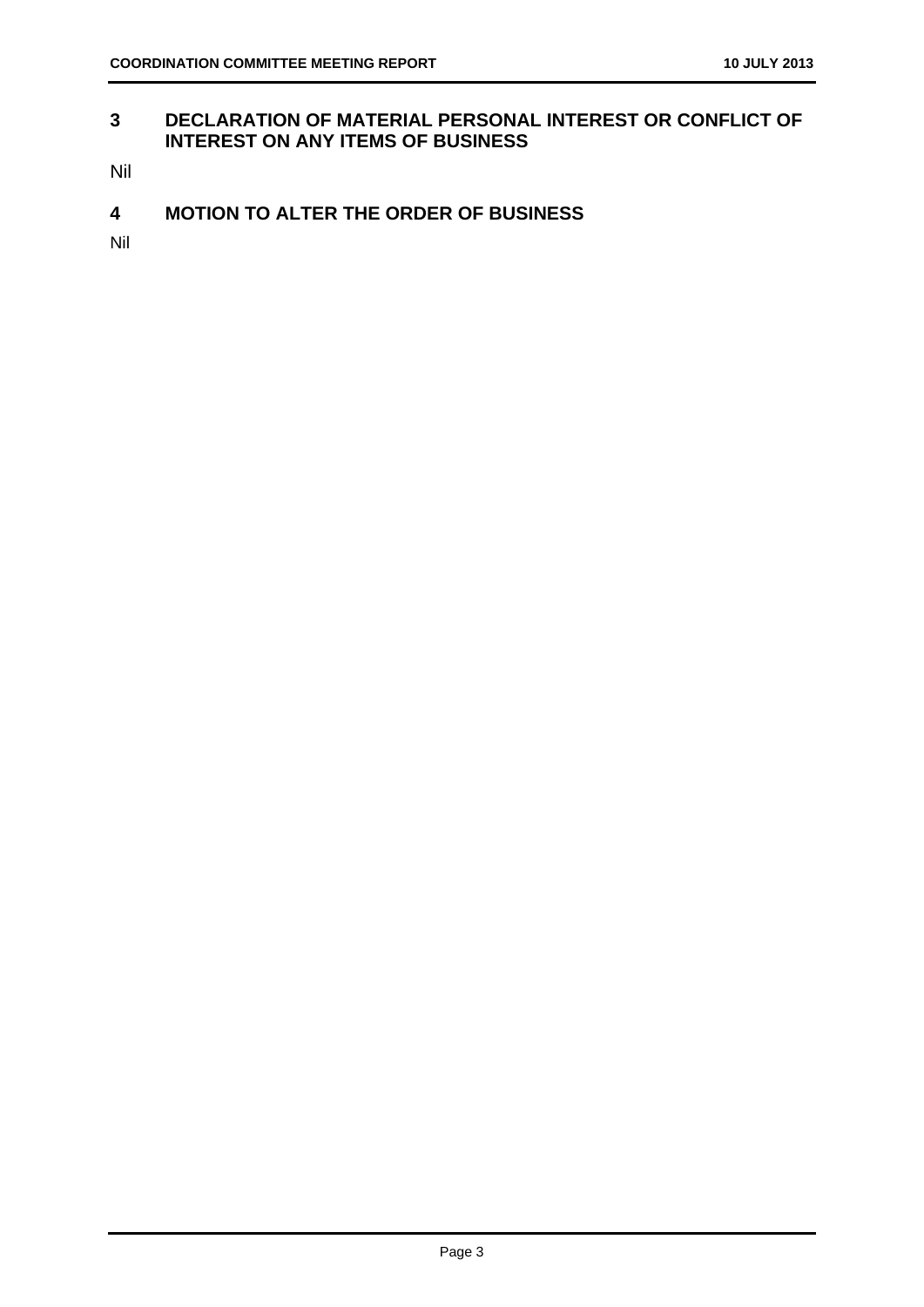# **5 PORTFOLIO 5 (CR LANCE HEWLETT) OPEN SPACE, SPORT AND RECREATION 5.1 INFRASTRUCTURE & OPERATIONS 5.1.1 FUTURE OF RUSSELL ISLAND POOL Dataworks Filename: R&C Reporting – Russell Island Pool – Future Management**  BUSK **Authorising Officer:**

| <b>AULINISING VIIIVEL.</b>  | <b>Gary Soutar</b><br><b>General Manager Infrastructure &amp; Operations</b> |
|-----------------------------|------------------------------------------------------------------------------|
| <b>Responsible Officer:</b> | <b>Lex Smith</b><br><b>Group Manager City Spaces</b>                         |
| Author:                     | <b>Kristina Dickman</b><br><b>Service Manager Sport &amp; Facilities</b>     |

#### **PURPOSE**

The purpose of this report is to inform Council of the proposed transfer of the assets, management responsibilities and land associated with the Russell Island Pool to Education Queensland (EQ). The proposal to transfer is in alignment with the Joint Development Agreement (JDA) between Redland Shire Council and the State of Queensland signed 3 May 2007.

It is also to address a recent petition from residents requesting to extend the operating season and opening hours of the pool through a proposed communitybased management model.

#### **BACKGROUND**

Under the JDA recitals:

- A. The Council is the owner of the land described as lots 135,136 and 137 on RP130091 County of Stanley, Parish of Russell contained in Title Reference situation on the corner of High Street and Borrows Street, Russell Island.
- B. The Council Land adjoins the Russell Island State School.
- C. The State the Council have agreed that the State will construct a community school pool ("the Pool") on the Land.
- D. The Council has agreed to make a cash contribution of \$930,000 (excluding GST) towards the cost of constructing the Pool (including project management costs, regulatory assessment cost and contingencies).
- E. The State has agreed to make a cash contribution of \$110,000 (excluding GST) towards the cost of constructing the Pool (including project management costs, regulatory assessment cost and contingencies).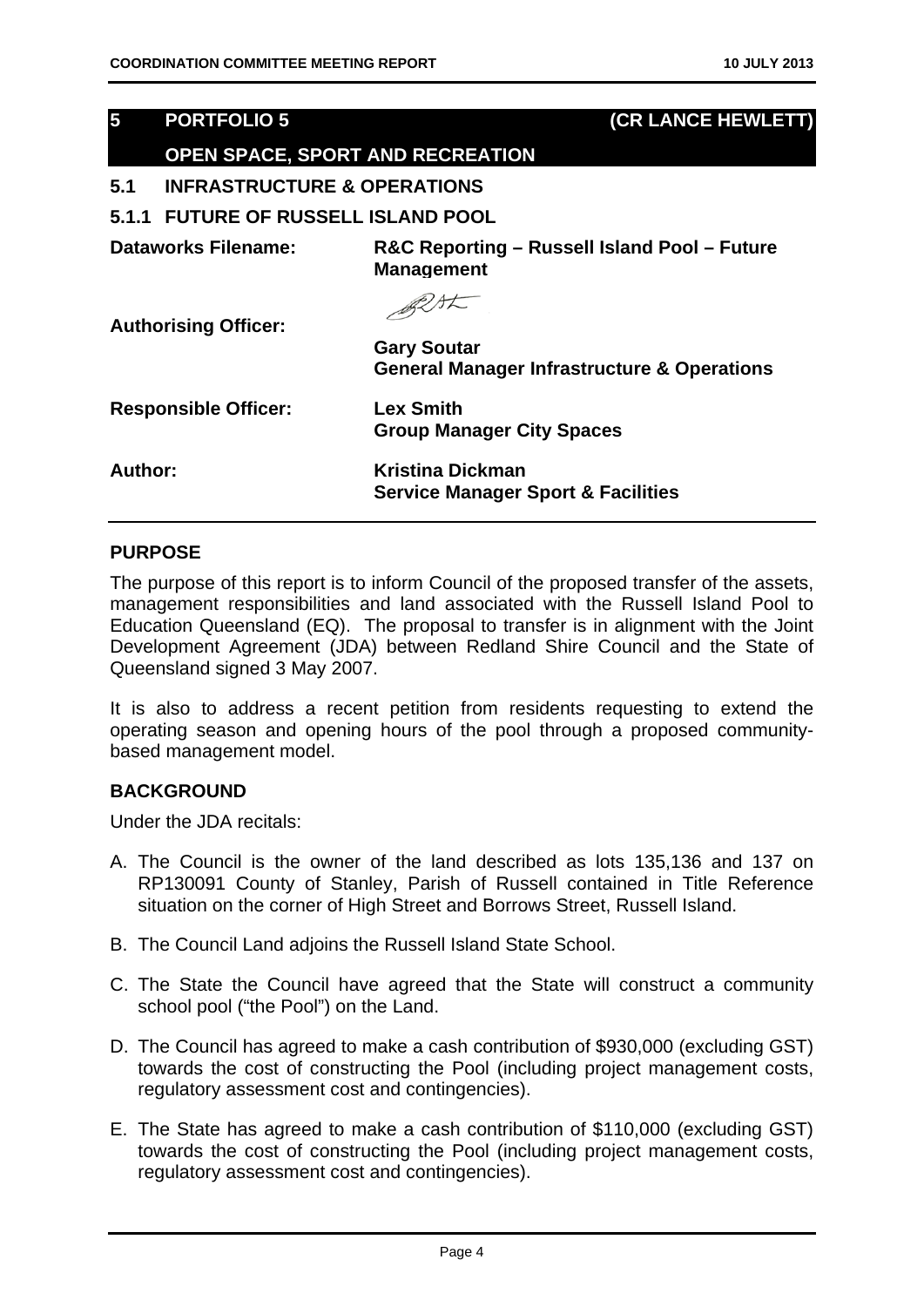- F. The State and Council have agreed that the Council will arrange a 5-year management contract to manage the pool after it is constructed.
- G. At the end of the management contract or by written agreement between the Parties the Parties will negotiate the transfer of the Land including the Pool with all improvements and management rights to the State.
- H. The State and Council have agreed the pool will be available for public and school use.
- I. The parties wish to record the terms of their agreement.

Further to this agreement the Russell Island Pool was constructed in 2007/8 and was opened to the public in late 2008. The management operations of the pool were contracted to YMCA for 5 years in alignment with the JDA. This contract has recently ended and the asset is due to be taken over by Education Queensland.

#### **ISSUES**

The issues are:

- 1. Education Queensland are drafting documentation for the transfer of land and pool assets from Council ownership.
- 2. Council will no longer have responsibility for the management of the pool as the management responsibilities transfer to the State also. Under the JDA the general public, including community groups, clubs and learn to swim groups will have at least equal use of the pool to that of the school under EQ management.

This may be seen both as an opportunity for the community as well as a cause of potential concern. In discussions with EQ and the Russell Island State School Principal, it was indicated that they are supportive of community involvement and would proceed through an open tender process for the management of the pool.

3. A meeting was held at the pool with Jo Dickson, Principal Petitioner, residents, Cr Mark Edwards, Council officers and the School Principal on Tuesday 8 June 2013 to discuss the future of the pool.

The group is keen to influence how the pool is to be managed and proposed that with Council assistance and support they would be able to build a community-based management model. The community has within it several people with the right skills, qualifications and experience to run the facility competently and there is real potential to achieve a win-win through working collaboratively.

#### **STRATEGIC IMPLICATIONS**

The strategic implications of handing these assets over to EQ are:

- ongoing asset maintenance will sit with EQ as the new asset owner;
- management of the pool would be put out by EQ for a public tender process;
- the community would be well positioned with Council support to provide a successful management model and sound business plan for submission through this process.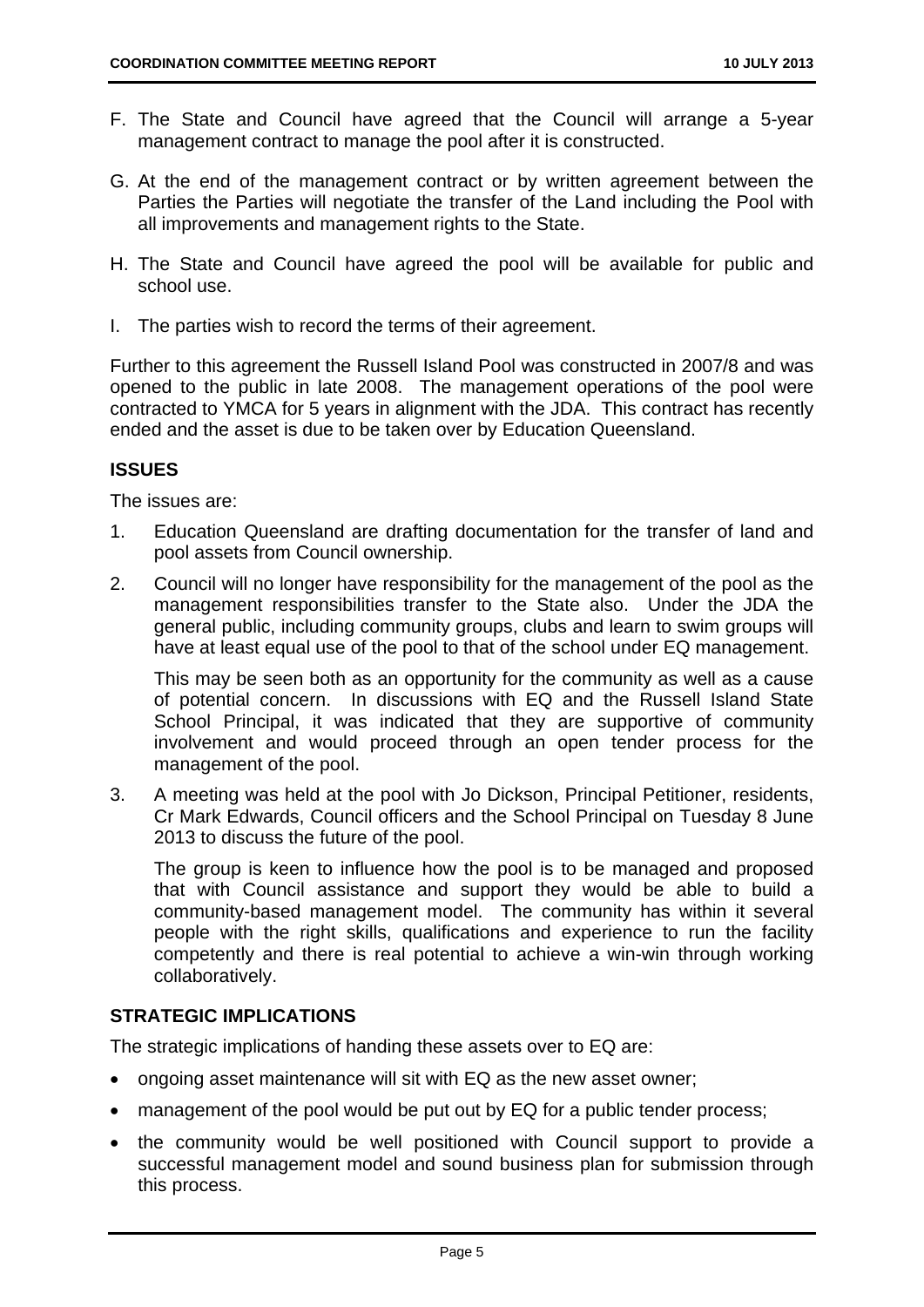This would result in empowering the local community through skill development, employment opportunities and sustainable management. It would also mean cost savings and it would limit risk to Council in the long term.

#### **Legislative Requirements**

The land transfer needs to comply with the *Local Government Regulations 2012*  exemptions - by transfer to the State; otherwise land transfers can only occur by public auction or tender.

#### **Risk Management**

Not applicable.

#### **Financial**

The pool was funded by an LGA Special Rate and contribution from Council of \$930,000 and \$110,000 from Education Queensland. There is no obligation to gift it to the State, however in the negotiations with EQ to date there is an expectation that terms of the transfer would be straight forward and achievable.

The Russell Island tender for YMCA management of the pool was \$80,000 annually. This included minor maintenance and the supply of chlorine, chemicals and other consumables etc. As the pool is relatively new, there was limited expenditure on structural and pump repairs, however this would change as the pool gets older.

It is requested that this budget remain for at least the next 12 months (financial year 13/14) of operation to support the pool maintenance till the asset is handed over and to also support the development of the community-based management model for the pool.

#### **People**

Not applicable.

#### **Environmental**

Not applicable.

#### **Social**

Not applicable.

#### **Alignment with Council's Policy and Plans**

This is in alignment with the SMBI Sport and Recreation Strategy, SMBI Economic Development Strategy and the Social Infrastructure Strategy

#### **CONSULTATION**

Consultation to date has included:

#### **Internal**

- Division 5 councillor
- Service Manager Property Services
- General Counsel
- Group Manager City Spaces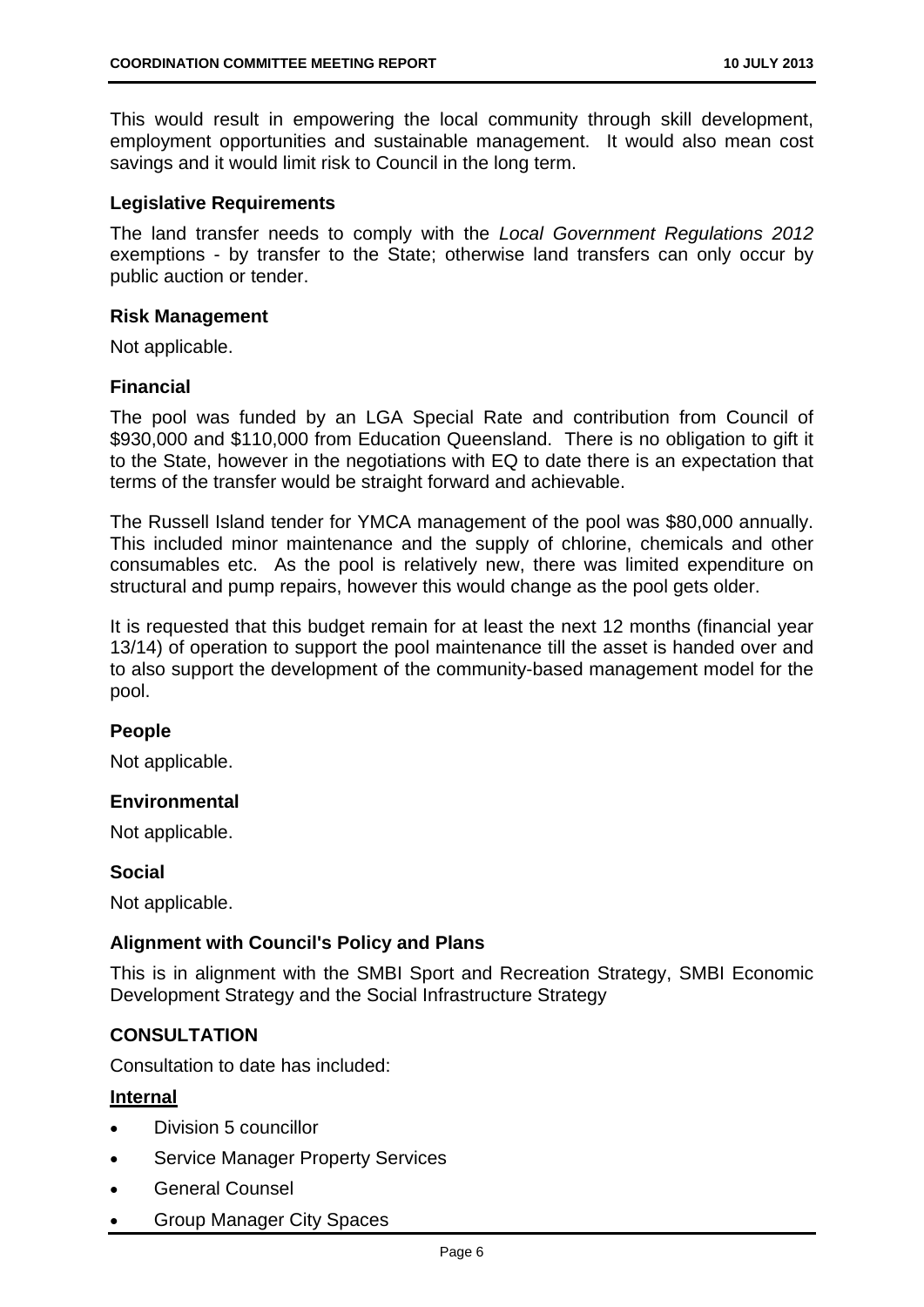#### **External**

- Education Queensland Property Division
- Education Queensland Facilities Manager South East Region
- Russell Island State School Principal
- Principal petitioner and residents

#### **OPTIONS**

#### **Option 1**

- 1. That Council hand over ownership of the pool and land assets described as lots 135,136 and 137 on RP130091 County of Stanley, Parish of Russell contained in Title Reference situation on the corner of High Street and Borrows Street, Russell Island to Education Queensland as per the Joint Development Agreement.
- 2. That Council work with the Community and Education Queensland to ensure that the pool is managed to maximise community benefit.
- 3. That Council retain the \$80,000 that is currently budgeted in 13/14 for ongoing management of the pool until it is handed over and to develop the community based management model.

#### **Option 2**

Do not hand over to pool assets and land to Education Queensland. Council to continue running the pool and asset management responsibilities

#### **Option 3**

That Council recover its asset cost from EQ. That would be \$930,000 for cost of pool construction and \$60000 for land value.

#### **OFFICER'S RECOMMENDATION**

That Council resolve as follows:

- 1. That Council hand over ownership of the pool and land assets described as lots 135,136 and 137 on RP130091 County of Stanley, Parish of Russell contained in Title Reference situation on the corner of High Street and Borrows Street, Russell Island to Education Queensland as per the Joint Development Agreement;
- 2. That Council work with the Community and Education Queensland to ensure that the pool is managed to maximise community benefit; and
- 3. That Council retain the \$80,000 that is currently budgeted in 13/14 for ongoing management of the pool until it is handed over and to develop the community based management model.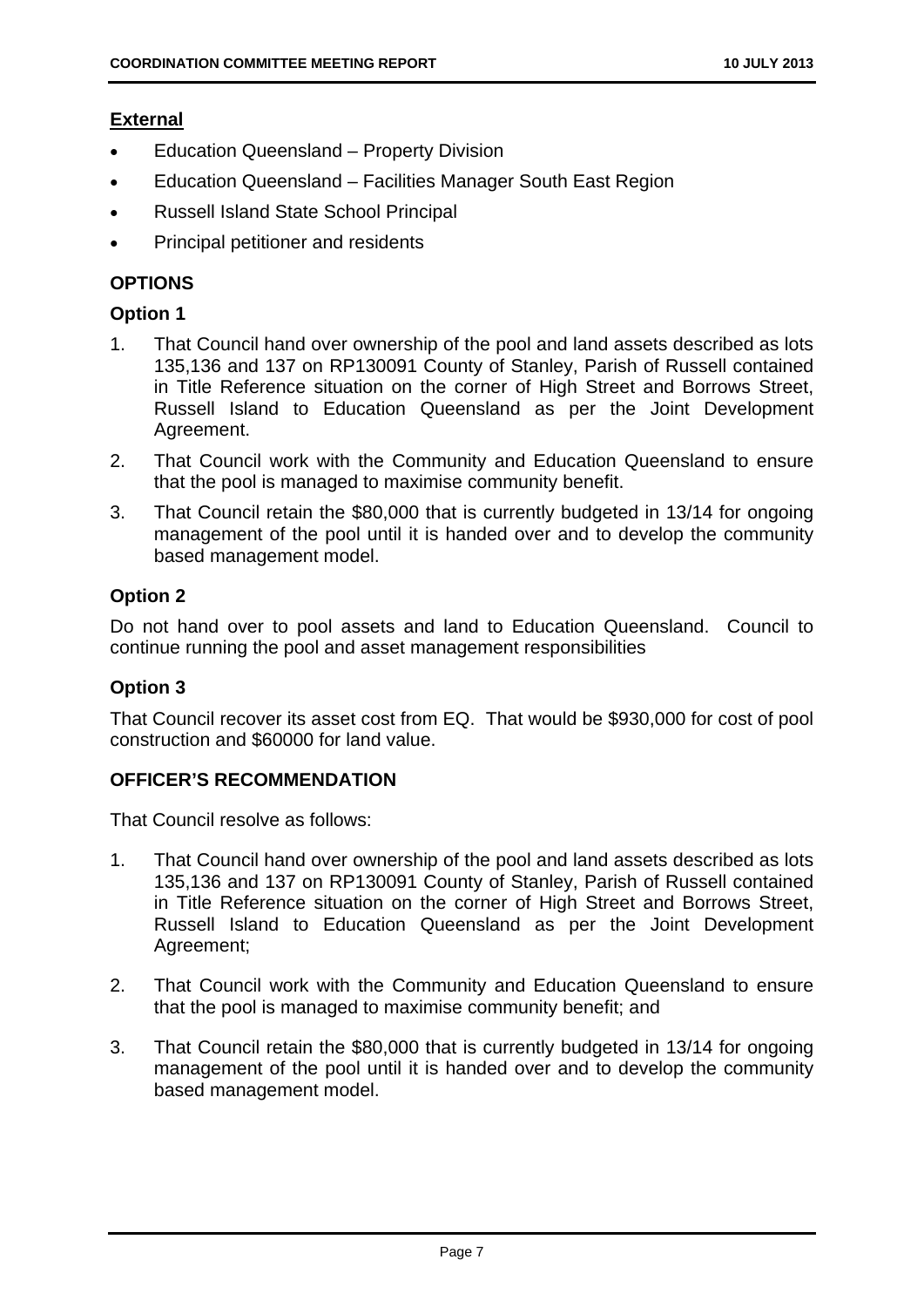#### **COMMITTEE RECOMMENDATION**

| Moved by:           | <b>Cr M Edwards</b> |
|---------------------|---------------------|
| <b>Seconded by:</b> | <b>Cr J Talty</b>   |

**That Council resolve as follows:** 

- **1. That Council work with the community and Education Queensland to ensure that the pool is managed to maximise community benefit prior to Council handing over ownership of the pool and land assets described as lots 135, 136 and 137 on RP130091 County of Stanley, Parish of Russell contained in Title Reference situation on the corner of High Street and Borrows Street, Russell Island to Education Queensland as per the Joint Development Agreement prior to 1 July 2014;**
- **2. That Council retain the \$80,000 that is currently budgeted in 13/14 for ongoing management of the pool until it is handed over and to develop the community-based management model; and**
- **3. That the Chief Executive Officer be delegated authority to make, vary and discharge any contract related to the management and/or transfer of the pool and land, in consultation with local Councillor.**

**CARRIED 11/0**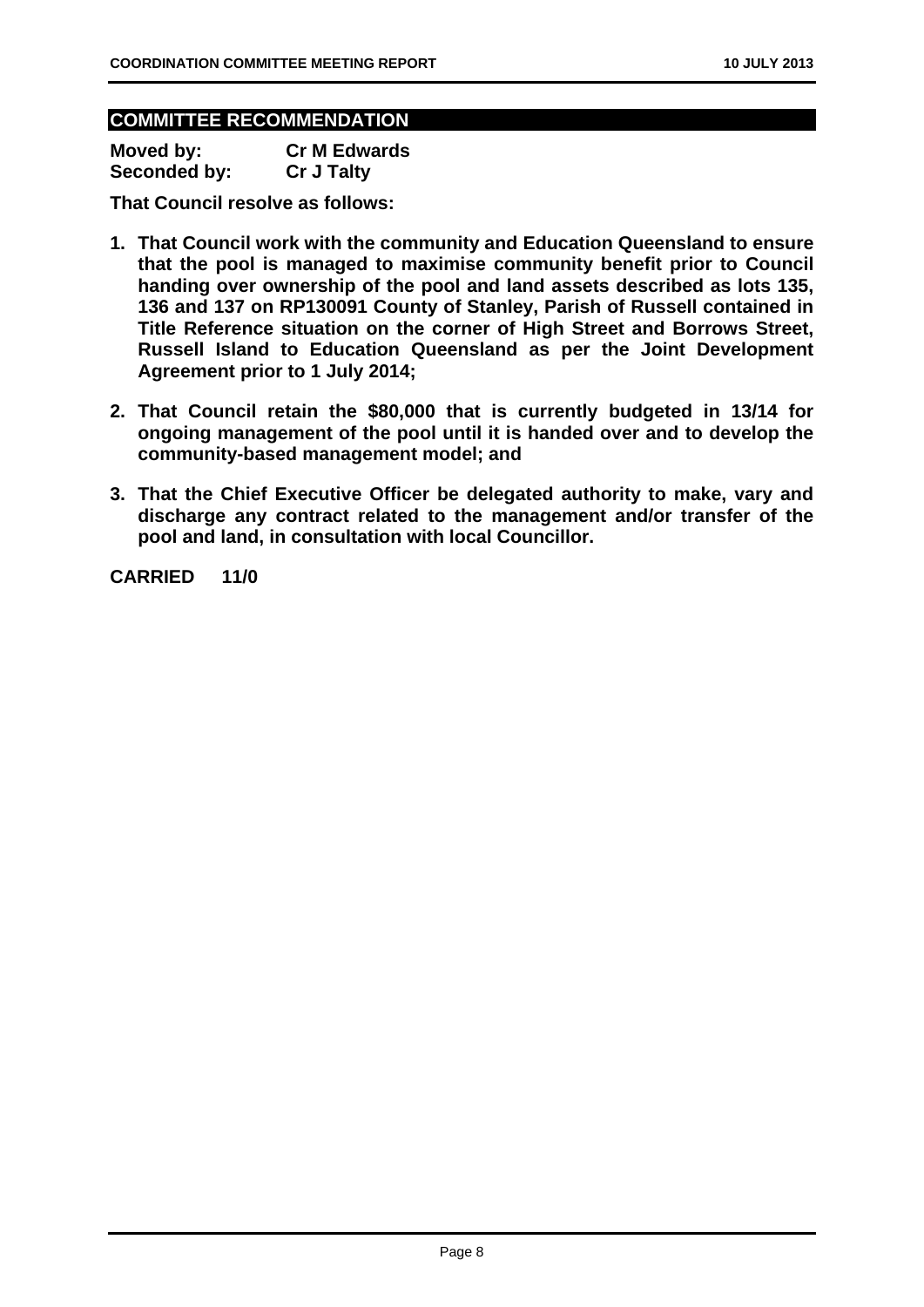#### **6 PORTFOLIO 7 (CR JULIE TALTY)**

#### **PLANNING & DEVELOPMENT**

#### **6.1 COMMUNITY & CUSTOMER SERVICES**

**6.1.1 DECISIONS MADE UNDER DELEGATED AUTHORITY FOR CATEGORY 1, 2 AND 3 DEVELOPMENT APPLICATIONS** 

**Dataworks Filename: Reports to Coordination Committee - Portfolio 7 Planning and Development** 

**Responsible/ Authorising Officer:** 

Wer 

**Louise Rusan General Manager Community & Customer Services** 

**Author: Kerri Lee** 

**Business Support Officer, Development Assessment** 

#### **PURPOSE**

The purpose of this report is for Council to note that the decisions listed below were made under delegated authority for Category 1, 2 and 3 development applications.

This information is provided for public interest.

#### **BACKGROUND**

At the General Meeting of 27 July, 2011, Council resolved that development assessments be classified into the following four Categories:

Category 1 – Minor Complying Code Assessments & associated administrative matters, including correspondence associated with the routine management of all development applications;

Category 2 – Complying Code Assessments & Minor Impact Assessments;

Category 3 – Moderately Complex Code & Impact Assessments; and

Category 4 – Major and Significant Assessments.

The applications detailed in this report have been assessed under:-

- Category 1 criteria defined as complying code assessable applications, including building works assessable against the planning scheme, and other applications of a minor nature.
- Category 2 criteria defined as complying code assessable and compliance assessable applications, including operational works, and Impact Assessable applications without submissions of objection. Also includes a number of process related delegations, including issuing planning certificates, approval of works on and off maintenance and the release of bonds, and all other delegations not otherwise listed.
- Category 3 criteria that are defined as applications of a moderately complex nature, generally mainstream impact assessable applications and code assessable applications of a higher level of complexity. Impact applications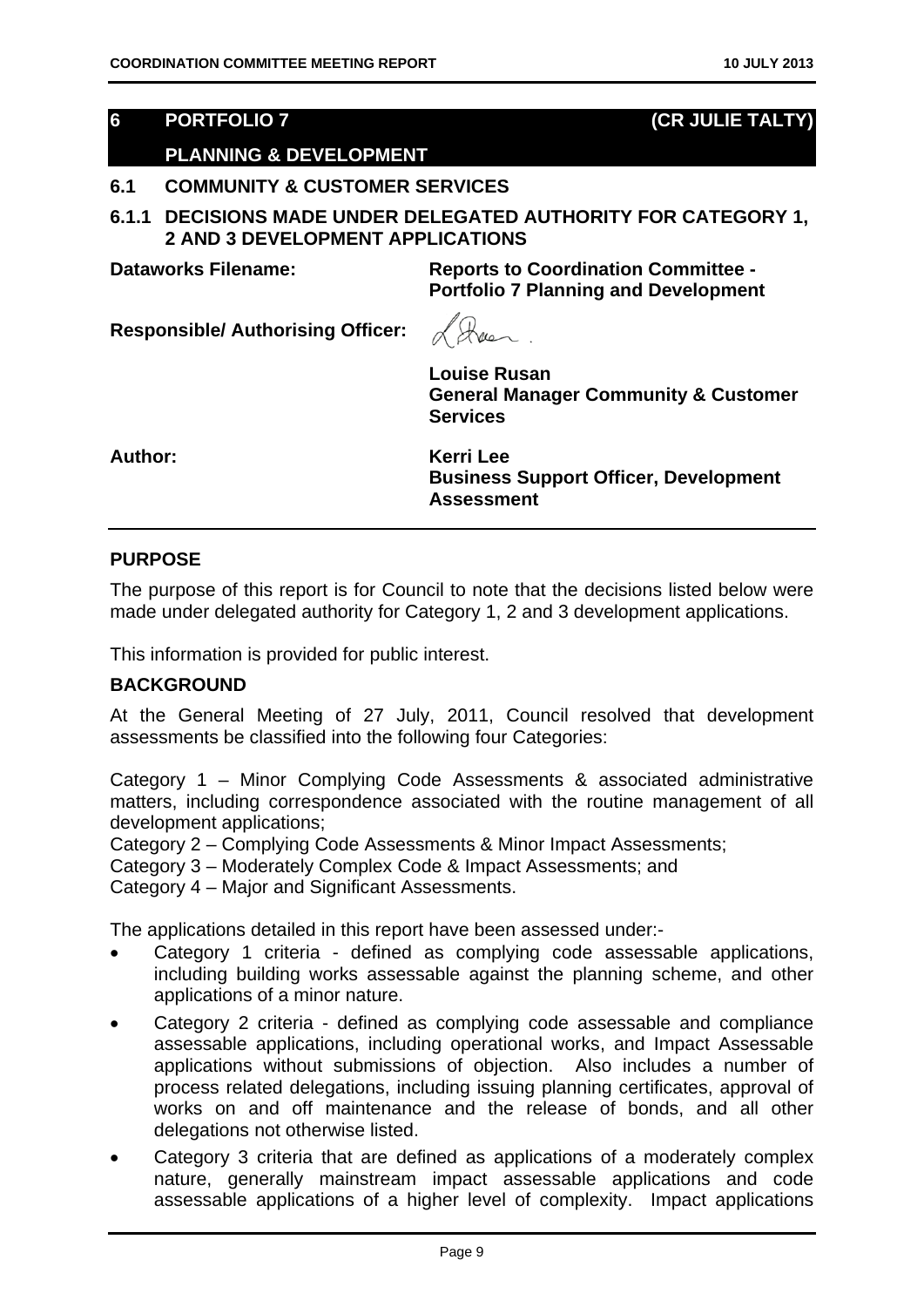may involve submissions objecting to the proposal readily addressable by reasonable and relevant conditions. Both may have minor level aspects outside a stated policy position that are subject to discretionary provisions of the Planning Scheme. Applications seeking approval of a plan of survey are included in this category. Applications can be referred to Development and Community Standards Committee for a decision.

#### **CATEGORY 1**

- 1. Concurrence Agency Response issued on 3 June, 2013 for design and siting for a carport at 89 Collingwood Road, Birkdale. Complete Building Certification. (BWP001781)
- 2. Concurrence Agency Response issued on 5 June, 2013 for design and siting for a carport at 12 Elliott Court, Victoria Point. The Certifier Pty Ltd. (BWP001783)
- 3. Concurrence Agency Response issued on 6 June, 2013 for design and siting for a dwelling house at 31-39A King Street, Thornlands. Javica Pty Ltd. (BWP001785)
- 4. Concurrence Agency Response issued on 7 June, 2013 for design and siting for a dwelling house at 108 Passage Street, Cleveland. Baic. (BWP001787)
- 5. Concurrence Agency Response issued on 7 June, 2013 for design and siting for a dwelling house at 6 Ernest Street, Birkdale. Mr Robert M.A. Templeton. (BWP001792)
- 6. Concurrence Agency Response issued on 7 June, 2013 for design and siting for a dwelling house extensions and alterations at 26 Sommersea Drive, Cleveland. Mr William Economidis. (BWP001775)
- 7. Concurrence Agency Response issued on 13 June, 2013 for design and siting for a dwelling house at 168 Balthazar Circuit, Mount Cotton. Building Code Approval Group Pty Ltd. (BWP001803)
- 8. Concurrence Agency Response issued on 13 June, 2013 for design and siting for a dwelling house at 54 Waterville Drive, Thornlands. Bartley Burns Certifiers and Planners. (BWP001768)
- 9. Concurrence Agency Response issued on 14 June, 2013 for design and siting for a carport at 67 Hibiscus Drive, Mount Cotton. Applied Building Approvals. (BWP001793)
- 10. Concurrence Agency Response issued on 14 June, 2013 for design and siting for a domestic outbuilding at 523-525 Main Road, Wellington Point. The Certifier Pty Ltd. (BWP001789)
- 11. Concurrence Agency Response issued on 14 June, 2013 for design and siting for a shed and carport at 17 Laurance Court, Wellington Point. The Certifier Pty Ltd. (BWP001788)
- 12. Concurrence Agency Response issued on 17 June, 2013 for design and siting for a domestic outbuilding at 300 Bloomfield Street, Cleveland. Covering Australia. (BWP001791)
- 13. Concurrence Agency Response issued on 19 June, 2013 for design and siting for a dwelling house at 26 Penzance Drive, Redland Bay. Simonds Homes. (BWP001804)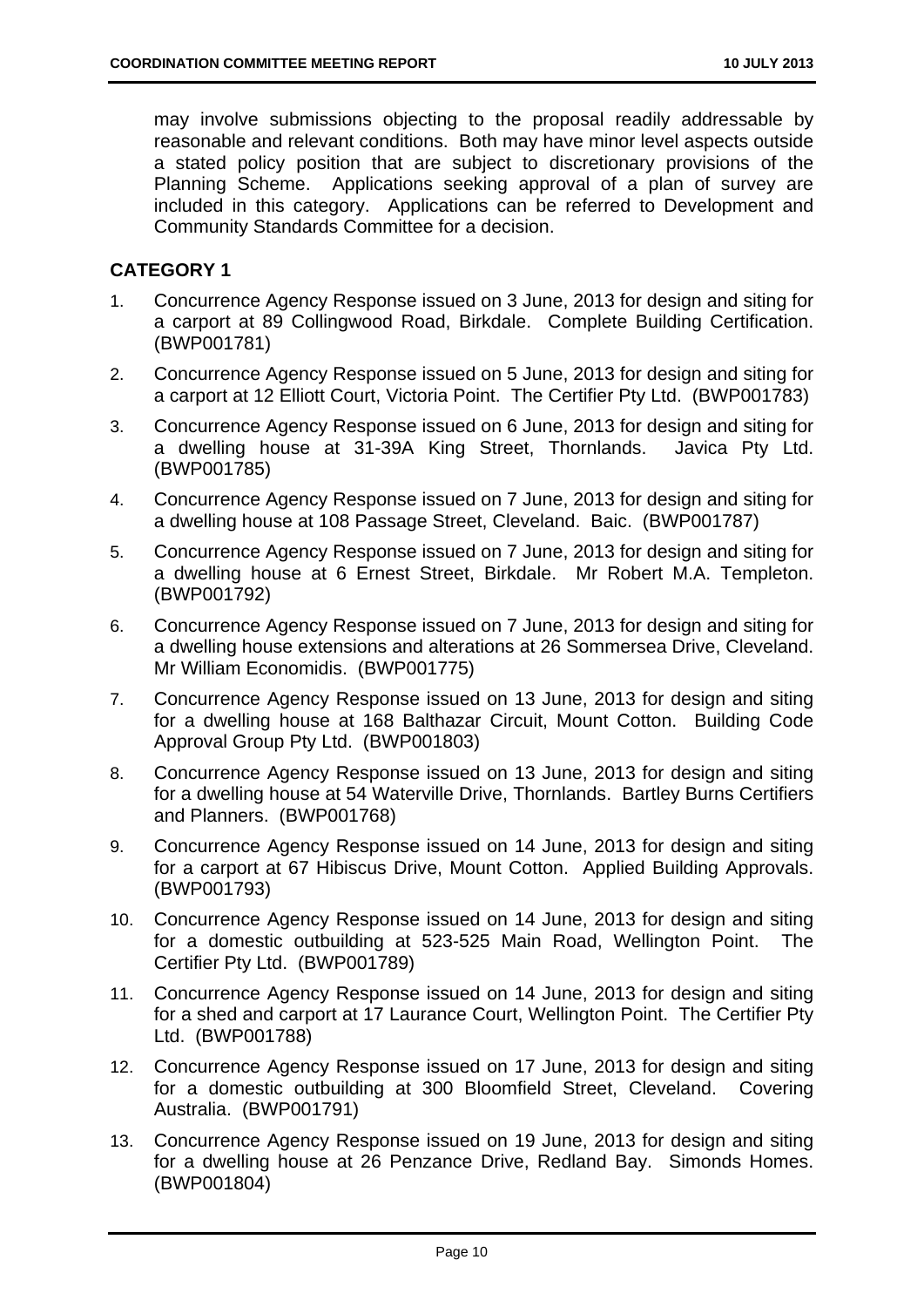- 14. Concurrence Agency Response issued on 19 June, 2013 for design and siting for a dwelling house at 154 Mooroondu Road, Thorneside. The Certifier Pty Ltd. (BWP001784)
- 15. Concurrence Agency Response issued on 19 June, 2013 for design and siting for a domestic outbuilding at 100 Allenby Road, Alexandra Hills. Building Code Approval Group Pty Ltd. (BWP001763)
- 16. Concurrence Agency Response issued on 18 June, 2013 for design and siting for a carport at 6 Sunbury Street, Birkdale. Fastrack Building Certification. (BWP001790)
- 17. Concurrence Agency Response issued on 18 June, 2013 for design and siting for a dwelling house at 29A Claremont Street, Birkdale. The Certifier Pty Ltd. (BWP001796)
- 18. Concurrence Agency Response issued on 18 June, 2013 for design and siting for a domestic outbuilding at 30 Mccartney Street, Ormiston. The Certifier Pty Ltd. (BWP001797)
- 19. Concurrence Agency Response issued on 18 June, 2013 for design and siting for a domestic outbuilding at 11 Intrepid Drive, Victoria Point. The Certifier Pty Ltd. (BWP001798)
- 20. Concurrence Agency Response issued on 18 June, 2013 for design and siting for a carport at 13 Prince of Wales Parade, Alexandra Hills. Mr Andrew N. How. (BWP001799)
- 21. Concurrence Agency Response issued on 18 June, 2013 for design and siting for a dwelling house at 31 Erobin Street, Cleveland. Bartley Burns Certifiers and Planners. (BWP001801)
- 22. Concurrence Agency Response issued on 20 June, 2013 for design and siting for a dwelling house at 7 Mann Place, Wellington Point. Casey Jackson Homes Pty Ltd. (BWP001809)
- 23. Concurrence Agency Response issued on 20 June, 2013 for design and siting for a domestic outbuilding at 6 Larkspur Street, Redland Bay. Mr Gregory J. Underwood. (BWP001814)
- 24. Concurrence Agency Response issued on 21 June, 2013 for design and siting for a dwelling house at 12 Gray Street, Redland Bay. Coral Homes (Qld) Pty Ltd. (BWP001773)
- 25. Concurrence Agency Response issued on 21 June, 2013 for design and siting for a dwelling house at 7 Silky Place, Redland Bay. Ms Mary E. Prentice. (BWP001802)
- 26. Concurrence Agency Response issued on 21 June, 2013 for design and siting for a domestic outbuilding at 13 Catherine Street, Birkdale. The Certifier Pty Ltd. (BWP001806)
- 27. Concurrence Agency Response issued on 21 June, 2013 for design and siting for a shade sail at 8 Seagrass Place, Redland Bay. Mr Ian R. Eggins. (BWP001795)
- 28. Development Permit issued on 18 June, 2013 for a material change of use for a dwelling house at 481A Old Cleveland Road East, Birkdale. Mr M.A. Elliott. (MCU013067)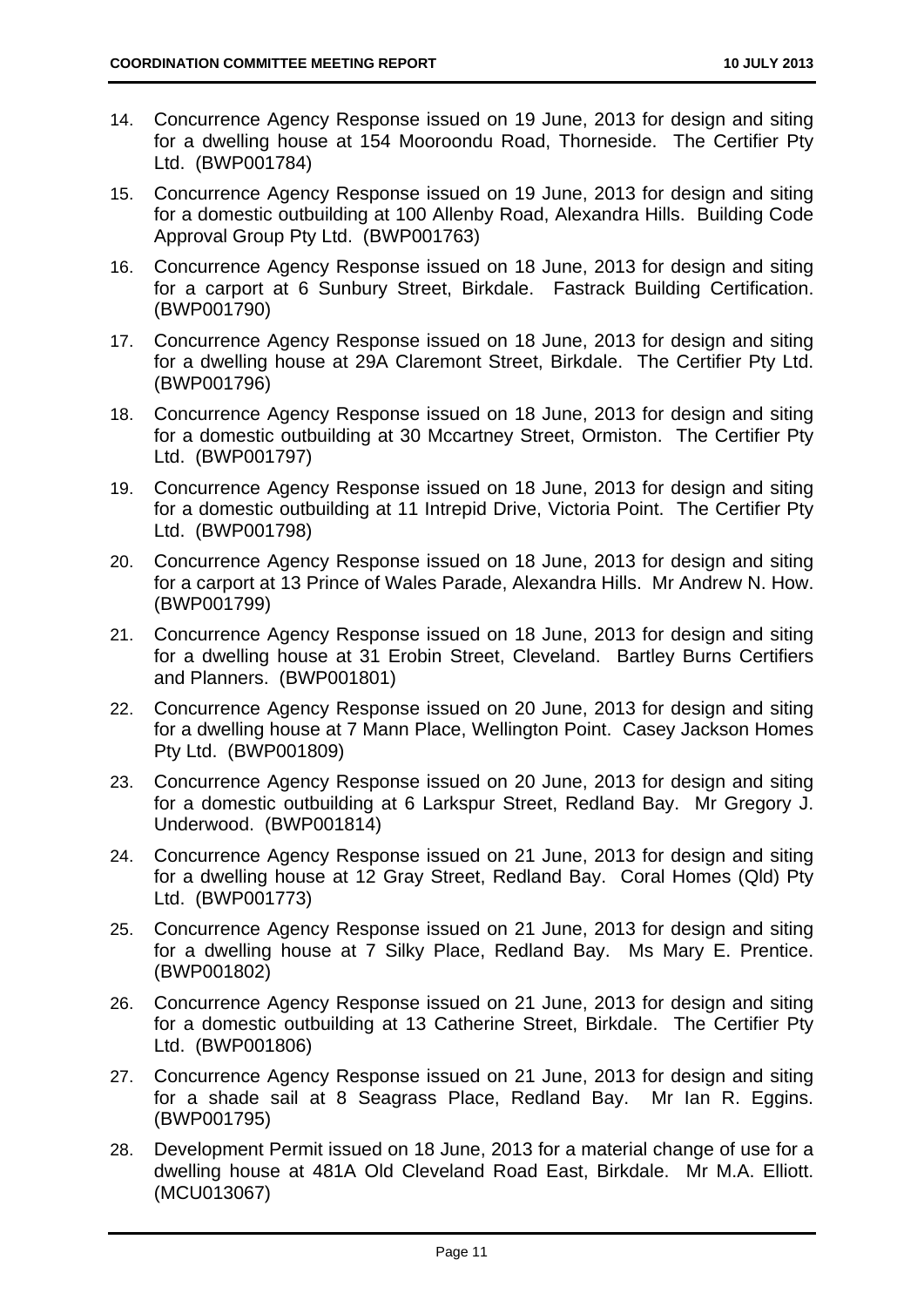- 29. Development Permit issued on 13 June, 2013 for a material change of use for a dwelling house at 223-227 Shore Street North, Cleveland. Mrs K.L. Cash and Mr J. Cash. (MCU013007)
- 30. Development Permit issued on 17 June, 2013 for a material change of use for a dwelling house at 18 Derwent Street, Macleay Island. Bay Island Designs. (MCU013070)
- 31. Development Permit issued on 14 June, 2013 for a material change of use for a dwelling house, outbuilding and pool at 22-34 Collingwood Road, Birkdale. Bartley Burns Certifiers and Planners. (MCU013048)
- 32. Development Permit issued on 19 June, 2013 for building works approval assessed against the Redlands Planning Scheme for a domestic outbuilding at 131-147 Gramzow Road, Mount Cotton. Mr L.I. Forsberg and Mrs M. Forsberg. (BWP001771)
- 33. Development Permit issued on 18 June, 2013 for building works approval assessed against the Redlands Planning Scheme for a domestic outbuilding at 1 Coopers Court, Mount Cotton. Covering Australia. (BWP001772)
- 34. Development Permit issued on 19 June, 2013 for a material change of use to construct a dual occupancy at 154 Fitzroy Street, Cleveland. Ashcroft Architects Pty Ltd. (MCU013010)
- 35. Development Permit issued on 17 June, 2013 for operational works for an advertising device at 74 Lyndon Road, Capalaba. Presbyterian Church of Queensland. (OPW001470)
- 36. Compliance Permit issued on 14 June, 2013 in association with landscaping works for a multiple dwelling (x 8) at 55-57 Surman Street, Birkdale. Watermark Capital Pty Ltd As Trustee. (OPW001486)
- 37. Compliance Permit issued on 6 June, 2013 in association with landscaping works for a multiple dwelling (x 28) at 192 Delancey Street and 90 Sturgeon Street, Ormiston. Delancey Street Pty Ltd As Trustee. (OPW001479)
- 38. Development Permit issued on 4 June, 2013 for operational works for reconfiguring a lot (two into three lots) at 12-14 Maud Street, Birkdale. Hendriks House (Cleveland) Pty Ltd. (OPW001473)
- 39. Development Permit issued on 3 June, 2013 for operational works for construction of a dam at 668-670 Mount Cotton Road, Sheldon. Structerre Consulting Engineers. (OPW001457)

#### **CATEGORY 2**

- 1. Development Permit issued on 11 June, 2013 for a material change of use for a dwelling house at 339-341 Mount Cotton Road, Capalaba. Mr S.D. Graham. (MCU013032)
- 2. Development Permit issued on 11 June, 2013 for a material change of use for a display dwelling at 89-101 Kinross Road, Thornlands. Villa World Developments Pty Ltd. (MCU013066)
- 3. Development Permit issued on 18 June, 2013 for a material change of use for a secondary dwelling at 4 Timbertop Court, Capalaba. The Certifier Pty Ltd and Ms Belinda G. Roemling. (MCU013073)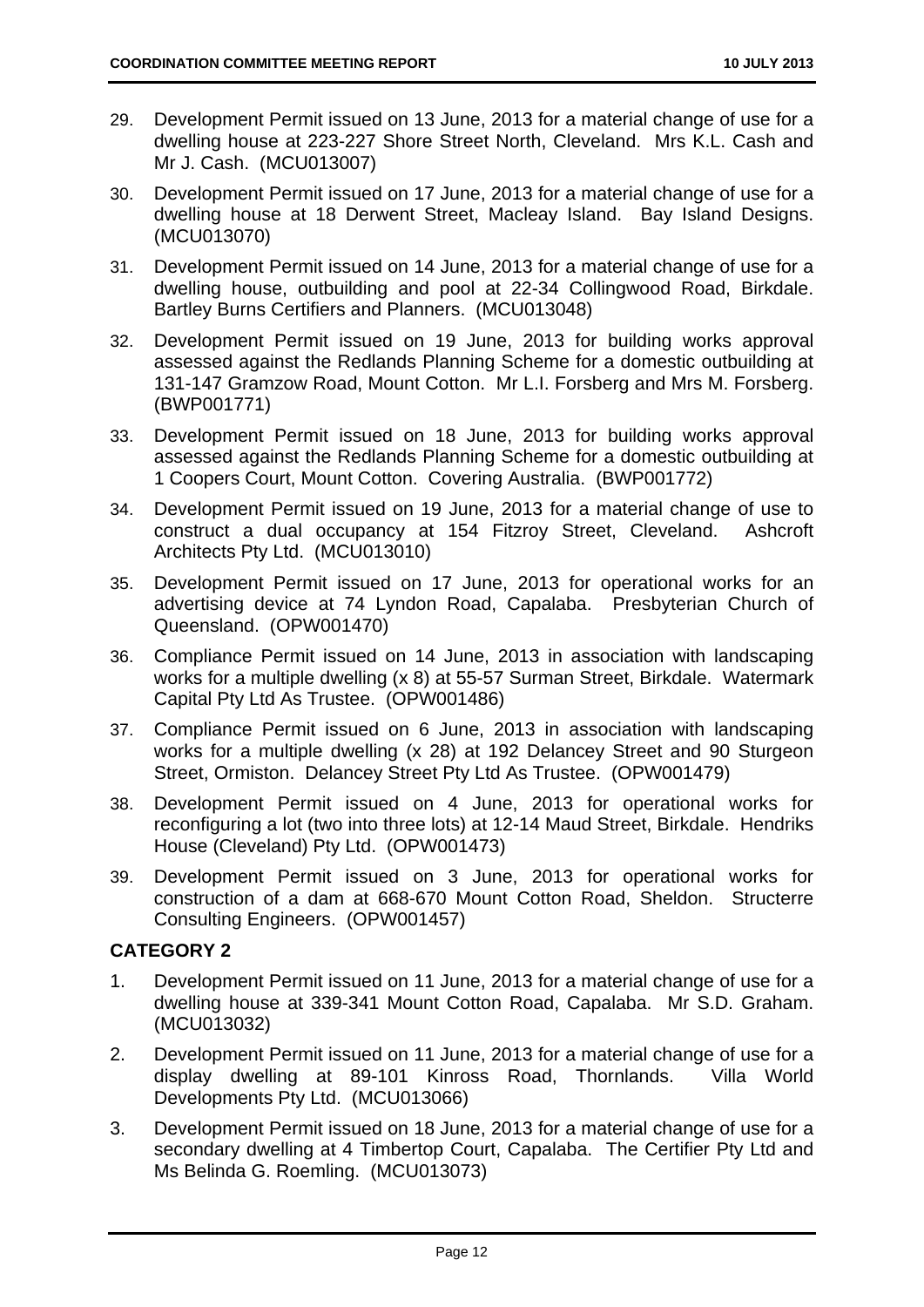- 4. Development Permit issued on 19 June, 2013 for a material change of use to operate a home business at 19 Helicia Circuit, Mount Cotton. Mr B.A. Rose and Ms R.G. Holyoake. (MCU013079)
- 5. Development Permit issued on 11 June, 2013 for a material change of use to operate a home business at 237 Redland Bay Road, Capalaba. Mr S.T. Turvey. (MCU012878)
- 6. Development Permit issued on 3 June, 2013 for a material change of use for the purpose of a drive-through restaurant at 439-447 Redland Bay Road and 7- 13 Bunker Road, Victoria Point. Collins Food Group Pty Ltd. (MCU012954)
- 7. A Notice agreeing to a change of approval was issued on 3 June, 2013 for a rural industry (winery) and associated ancillary development (refreshment establishment and caterers room) at 850-938 Mount Cotton Road, Mount Cotton. T.E. Morris and Associates. (MC005173)
- 8. A Notice agreeing to a change of approval was issued on 19 June, 2013for a dual occupancy at 11 Anchorage Drive, Cleveland. Mr P.M Impey. (MCU012537)
- 9. A Notice agreeing to a change of approval was issued on 14 June, 2013 for a showroom class B (display and sale of motor vehicles, spare parts sales and motor vehicle servicing complex) at 34-40 Shore Street West, Ormiston. Tam Dang Planning Pty. (MC005588)
- 10. A Notice agreeing to a change of approval was issued on 4 June, 2013 for a reconfiguration of lots at 401-451 Redland Bay Road, Capalaba. Place Planning and Design (Brisbane). (SB004897.2)
- 11. A Notice agreeing to extend the relevant period of an existing development approval was issued on 3 June, 2013 for a material change of use for a dual occupancy at 106 Mooloomba Road, Point Lookout. Urban Systems. (MC010134)
- 12. Negotiated Decision Notice issued on 17 June, 2013 to vary an adopted infrastructure charges notice in association with an approved material change of use for an education facility (21st Century Learning Centre) at Sheldon College, 43-77 Taylor Road, Sheldon. Jensen Bowers Group. (MCU012918)

#### **OFFICER'S/COMMITTEE RECOMMENDATION**

| Moved by:    | <b>Cr J Talty</b>   |
|--------------|---------------------|
| Seconded by: | <b>Cr W Boglary</b> |

**That Council resolve to note this report.** 

**CARRIED 11/0**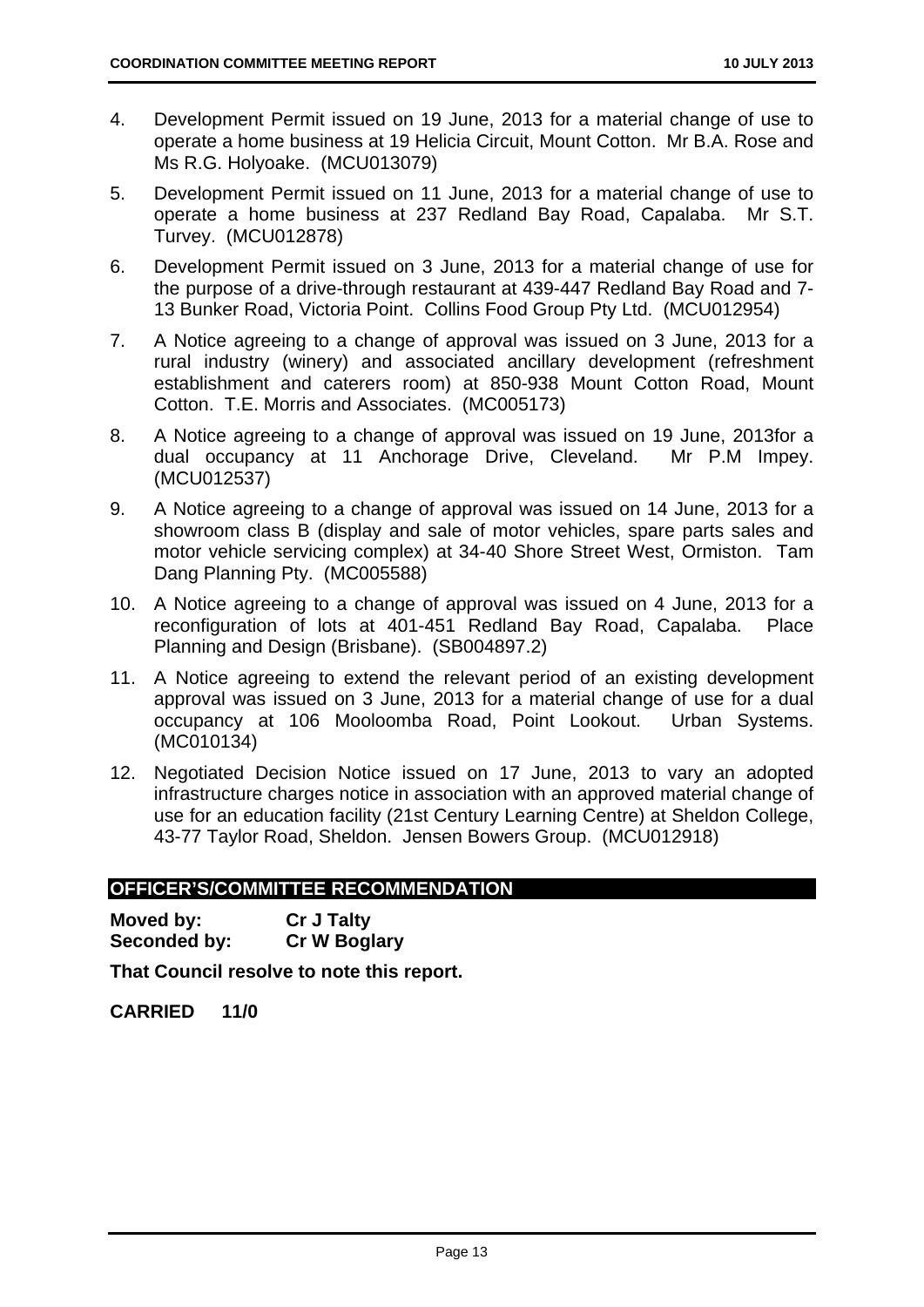#### **6.1.2 APPEALS LIST - CURRENT AS AT 24 JUNE, 2013**

**Dataworks Filename: GOV Development and Community Standards Current Appeals** 

**Responsible\Authorising Officer:** 

**Louise Rusan General Manager Community & Customer Services** 

**Author: Daniel Zilli Manager Operations Works** 

#### **PURPOSE**

The purpose of this report is for Council to note the current appeals.

#### **BACKGROUND**

Information on appeals may be found as follows:

#### **1. Planning and Environment Court**

- a) Information on current appeals and declarations with the Planning and Environment Court involving Redland City Council can be found at the District Court web site using the "Search civil files (eCourts) Party Search" service: http://www.courts.qld.gov.au/esearching/party.asp
- b) Judgements of the Planning and Environment Court can be viewed via the Supreme Court of Queensland Library web site under the Planning and Environment Court link: http://www.sclqld.org.au/qjudgment/

#### **2. Redland City Council**

The lodgement of an appeal is acknowledged with the Application details on the Councils "Planning and Development On Line - Development - Application Inquiry" site. Some Appeal documents will also be available (note: legal privilege applies to some documents). All judgements and settlements will be reflected in the Council Decision Notice documents:

http://www.redland.qld.gov.au/PlanningandBuilding/PDOnline/Pages/default.aspx

#### **3. Department of State Development, Infrastructure and Planning (SDIP)**

The DSDIP provides a Database of Appeals (http://services.dip.qld.gov.au/appeals/) that may be searched for past appeals and declarations heard by the Planning and Environment Court.

The database contains:

- A consolidated list of all appeals and declarations lodged in the Planning and Environment Courts across Queensland of which the Chief Executive has been notified.
- Information about the appeal or declaration, including the appeal number, name and year, the site address and local government.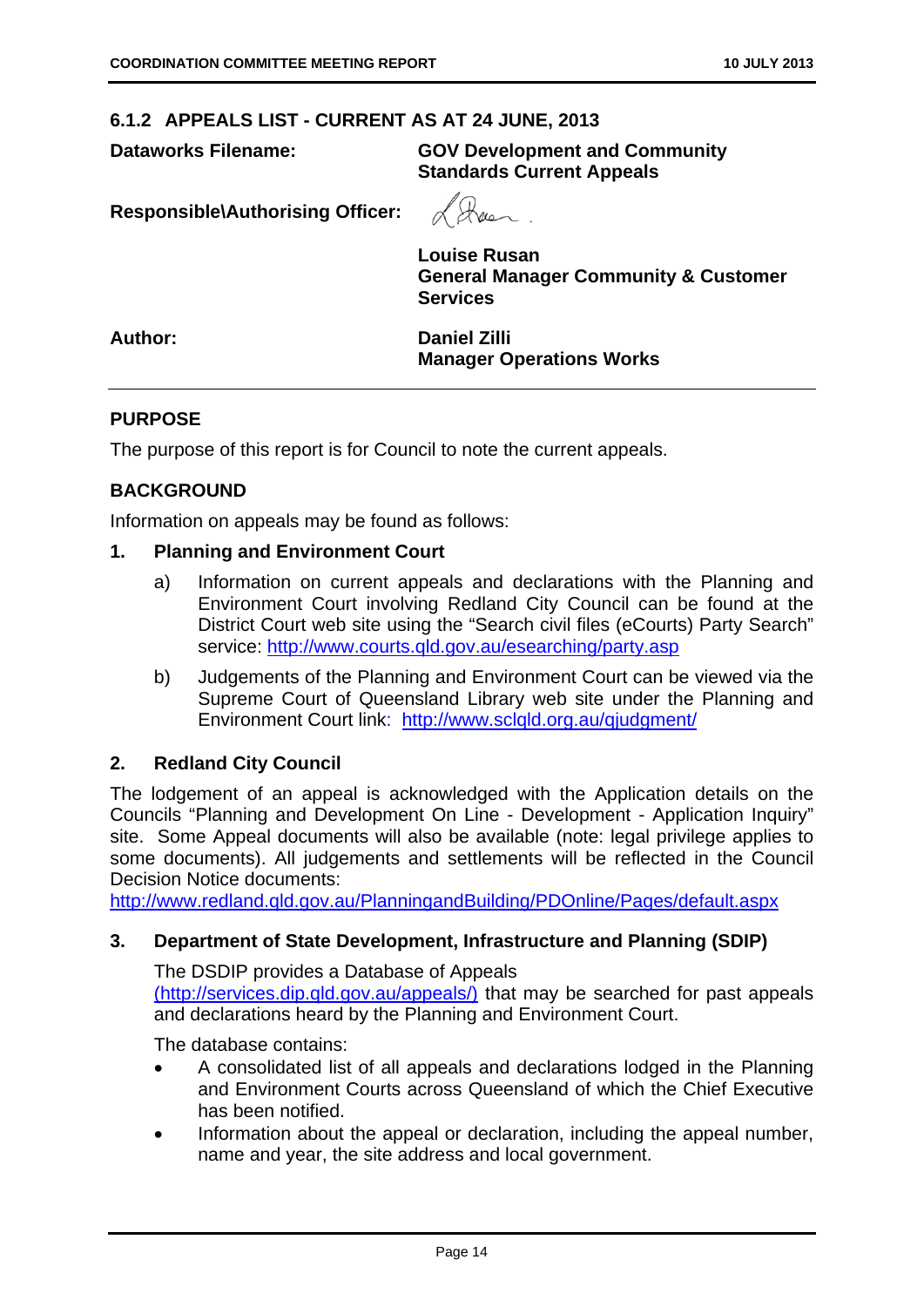### **ISSUES**

| 1.                          | <b>File Number:</b> | Appeal 1963 of 2009<br>(MC010715)                                                                                                                              |
|-----------------------------|---------------------|----------------------------------------------------------------------------------------------------------------------------------------------------------------|
| <b>Applicant:</b>           |                     | JT George Nominees P/L                                                                                                                                         |
| <b>Application Details:</b> |                     | Preliminary Approval for MCU for neighbourhood centre,<br>open space and residential uses (concept master plan).<br>Cnr Taylor Rd & Woodlands Dve, Thornlands. |
| <b>Appeal Details:</b>      |                     | Applicant Appeal against refusal.                                                                                                                              |
| <b>Hearing Date:</b>        |                     | Adjourned for further review 7 August 2013.                                                                                                                    |

| 2.                          | <b>File Number:</b> | Appeal 2675 of 2009.<br>(MC010624)                                                                                                                     |
|-----------------------------|---------------------|--------------------------------------------------------------------------------------------------------------------------------------------------------|
| <b>Applicant:</b>           |                     | L M Wigan                                                                                                                                              |
| <b>Application Details:</b> |                     | Material Change of Use for residential development (Res A &<br>Res B) and preliminary approval for operational works<br>84-122 Taylor Road, Thornlands |
| <b>Appeal Details:</b>      |                     | Applicant Appeal against refusal.                                                                                                                      |
| <b>Current Status:</b>      |                     | Directions Order 1 March 2013 sets out dates for mediation<br>and disclosure of documents.                                                             |
| <b>Hearing Date:</b>        |                     | Listed for review 7 August 2013.                                                                                                                       |

| 3.                          | <b>File Number:</b> | Appeal 246 of 2013<br>(MCU012617)                                                                                                   |
|-----------------------------|---------------------|-------------------------------------------------------------------------------------------------------------------------------------|
| <b>Applicant:</b>           |                     | <b>Lipoma Pty Ltd</b>                                                                                                               |
| <b>Application Details:</b> |                     | Material Change of Use for extension to Shopping Centre<br>(Shop and Refreshment Establishment)<br>2-34 Bunker Road, Victoria Point |
| <b>Appeal Details:</b>      |                     | Applicant appeal against negotiated adopted infrastructure<br>charges notice.                                                       |
| <b>Current Status:</b>      |                     | Without prejudice meeting held with appellant.                                                                                      |
| <b>Hearing Date:</b>        |                     | Listed for review 3 July 2013.                                                                                                      |

| 4.                          | <b>File Number:</b> | Appeal 2052 of 2013                                                                                               |
|-----------------------------|---------------------|-------------------------------------------------------------------------------------------------------------------|
| <b>Applicant:</b>           |                     | <b>Clissold</b>                                                                                                   |
| <b>Application Details:</b> |                     | Approval Overriding the Planning Scheme for a Child Care<br>Centre<br>11, 13 & 15 Nicholas Street, Russell Island |
| <b>Appeal Details:</b>      |                     | Originating application for permissible change to amend<br>conditions relating to vegetation protection.          |
| <b>Current Status:</b>      |                     | Matter resolved by Consent Order on 19 June 2013.                                                                 |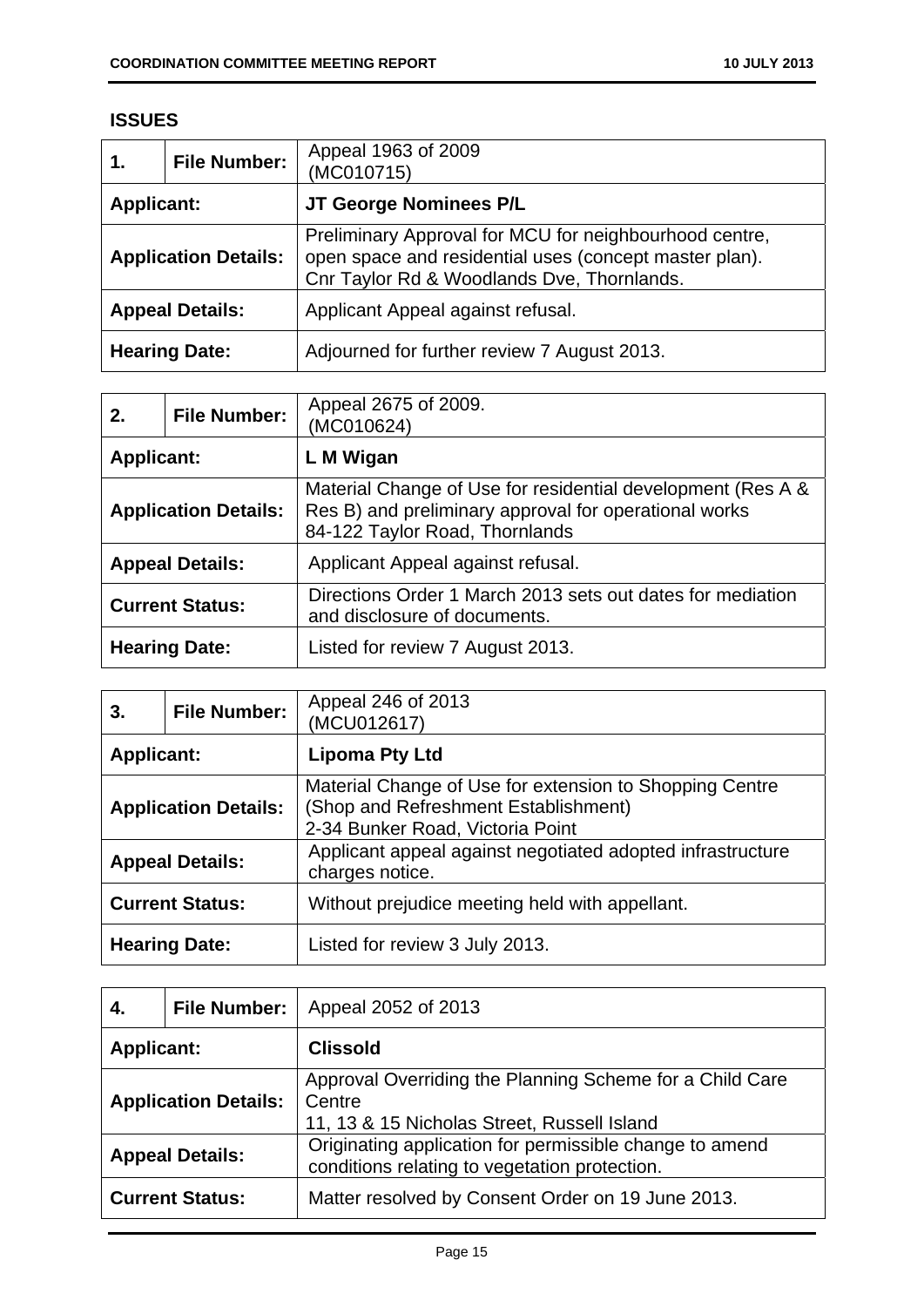### **OFFICER'S/COMMITTEE RECOMMENDATION**

**Moved by: Cr J Talty Seconded by: Cr M Edwards** 

**That Council resolve to note this report.** 

**CARRIED 11/0**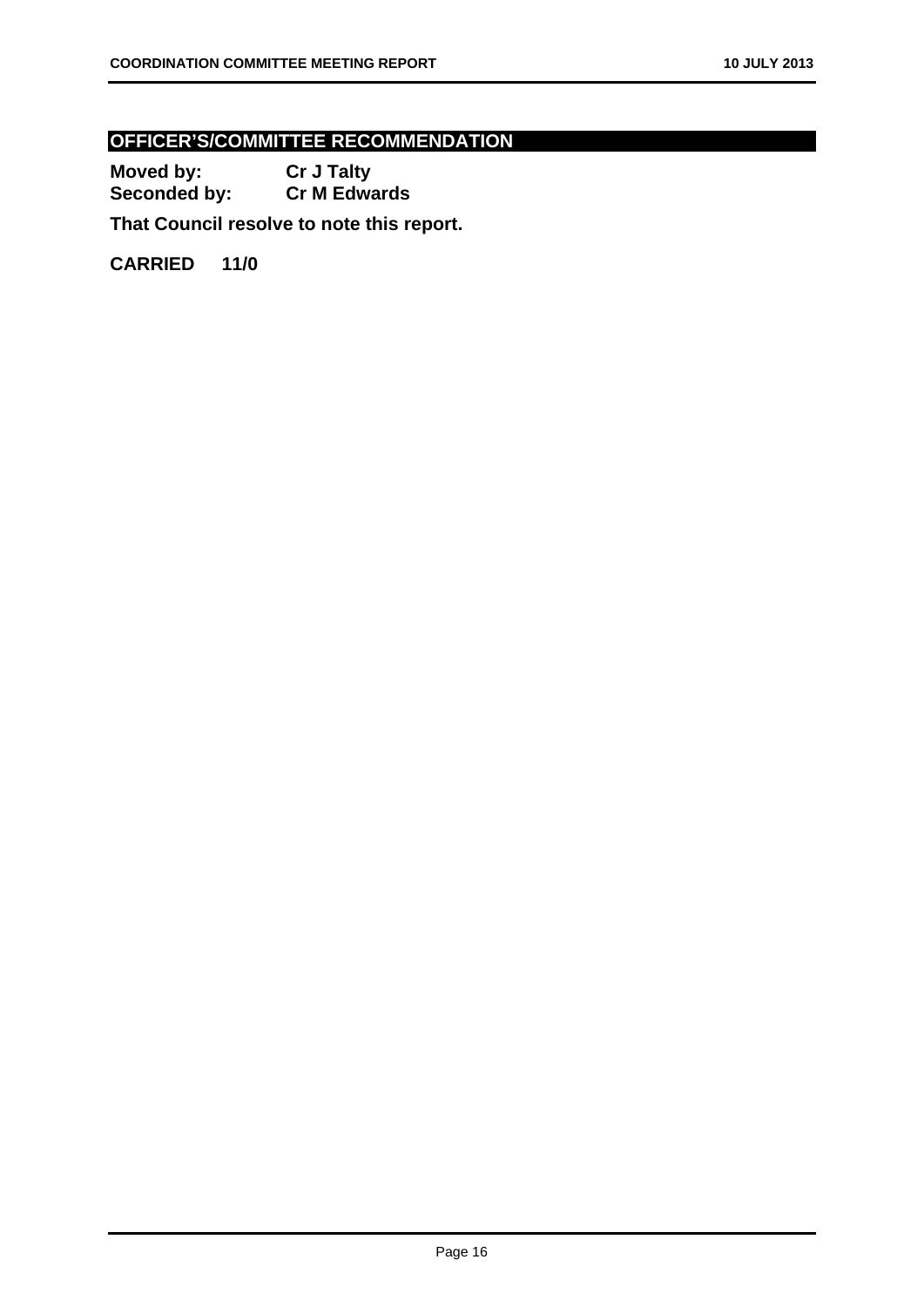| 6.1.3 AMENDMENTS TO FEES & CHARGES SCHEDULE 13/14 |                                                                                             |  |
|---------------------------------------------------|---------------------------------------------------------------------------------------------|--|
| <b>Dataworks Filename:</b>                        | <b>FM Fees &amp; Charges 2013-2014</b>                                                      |  |
| <b>Attachment:</b>                                | <b>Amendments F&amp;C Schedule 13-14</b>                                                    |  |
| <b>Authorising Officer:</b>                       |                                                                                             |  |
|                                                   | <b>Louise Rusan</b><br><b>General Manager Community &amp; Customer</b><br><b>Services</b>   |  |
| <b>Responsible Officer:</b>                       | David Jeanes<br><b>Acting Group Manager City Planning &amp;</b><br>Assessment               |  |
| Author:                                           | <b>Leah Moir</b><br><b>Group Technical Support Officer Development</b><br><b>Assessment</b> |  |

#### **PURPOSE**

The purpose of this report is to seek Council approval to amend the 2013/2014 Fees and Charges Schedules as detailed.

#### **BACKGROUND**

The 2013/2014 Fees and Charges Schedule was adopted on 19 June 2013. There were some small anomalies in the new version of the Redlands Planning Scheme (RPS) which were not discovered in time to make changes to the schedule prior to its adoption, as well as a slight fee variance required to a fee which was originally not a City Planning and Assessment fee and therefore not rounded for consistency with our other fees during the creation of the 2013/2014 Fees and Charges Schedule.

Toondah Harbour and Weinam Creek were each declared as a Priority Development Area (PDA) in May 2013. These areas are now subject to the Economic Development Act rather than the Sustainable Planning Act. A note is required for the Fees and Charges Schedule advising customers of this change.

The required amendments are outlined in Attachment 1.

#### **ISSUES**

As a result of changes to the RPS and the declared PDA areas there are fees which require removal or re-wording. The required amendments are outlined in attachment 1 and summarised below.

| Fee                                                                 | Change                                                                                                                                              |
|---------------------------------------------------------------------|-----------------------------------------------------------------------------------------------------------------------------------------------------|
| <b>Priority Development Area</b>                                    | The application fee for a development application in a Priority<br>Development Area will be 100% of the relevant fee listed in<br>the fee schedule. |
| Building Works – private<br>swimming pool (code<br>assessment only) | Remove Fee.                                                                                                                                         |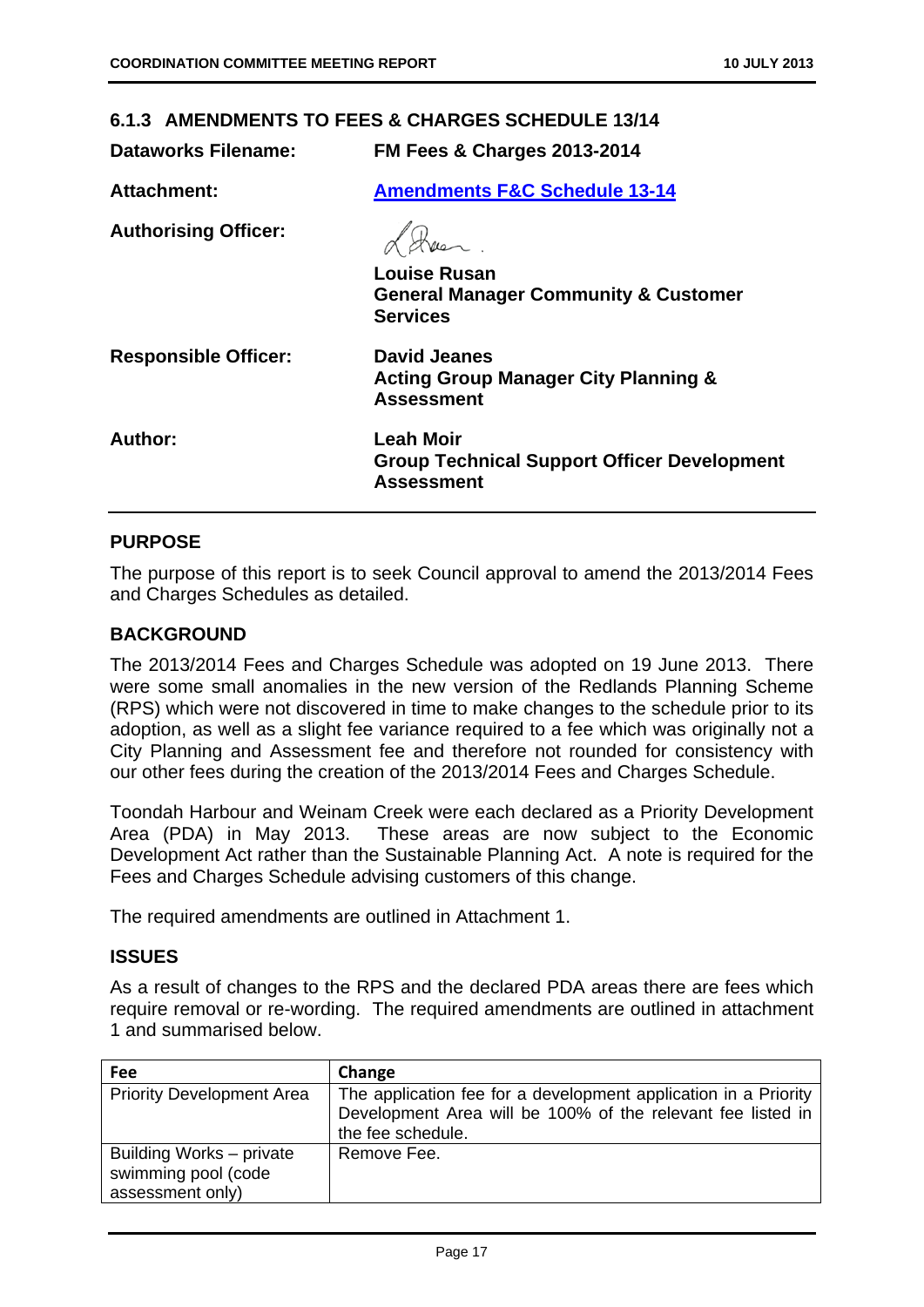| Fee                            | Change                                                       |
|--------------------------------|--------------------------------------------------------------|
| Design & Siting                | Rounding fee up by \$0.75 for consistency with the other two |
|                                | Concurrence Referral fees.                                   |
| <b>Building Works Domestic</b> | Remove wording 'Addition'.                                   |
| Outbuilding/Addition           |                                                              |
| <b>Overlay Assessment Fee</b>  |                                                              |
| Material Change of Use         | Add wording "(includes secondary dwelling)".                 |
| <b>Dwelling Overlay</b>        |                                                              |
| <b>Assessment Fee</b>          |                                                              |
| <b>Residential Category 3</b>  | Remove;                                                      |
|                                | Dwelling house – SMBI residential                            |
|                                | Dwelling house - Point Lookout                               |
|                                |                                                              |
|                                | Add:                                                         |
|                                | (including secondary dwelling) to Dwelling House             |

#### **STRATEGIC IMPLICATIONS**

#### **Legislative Requirements**

The amendments to the 2013/2014 Fees and Charges Schedule will bring the fees and charges in line with the Redlands Planning Scheme version 5.3 and the State's designated Priority Development Areas.

#### **Risk Management**

If the amendments are not adopted, applicants will be unaware of relevant fees and possibly unable to pay fees for particular types of applications and therefore the applications will not progress.

#### **Financial**

Overall, there is a negligible impact on the Department's budget bottom line. The proposed changes are detailed in the attached documents:

 Amendments and Additions to Current Fees and Charges Schedule 2013-2014 (Attachment 1)

#### **People**

Council Officers need to be aware of the correct fees for any new applications which may be lodged for any of the fees which require amendments.

#### **Environmental**

There is no known impact to the environment.

#### **Social**

Customers need to be able to locate the correct fees and charges information in our fee schedule to save confusion and incorrect fee payments.

#### **Alignment with Council's Policy and Plans**

The recommendation primarily supports Council's Operational Plan strategy 9.6 – "Implement long term asset management planning that supports innovation and sustainability of service delivery, taking into account the community's aspirations and capacity to pay for desired service levels".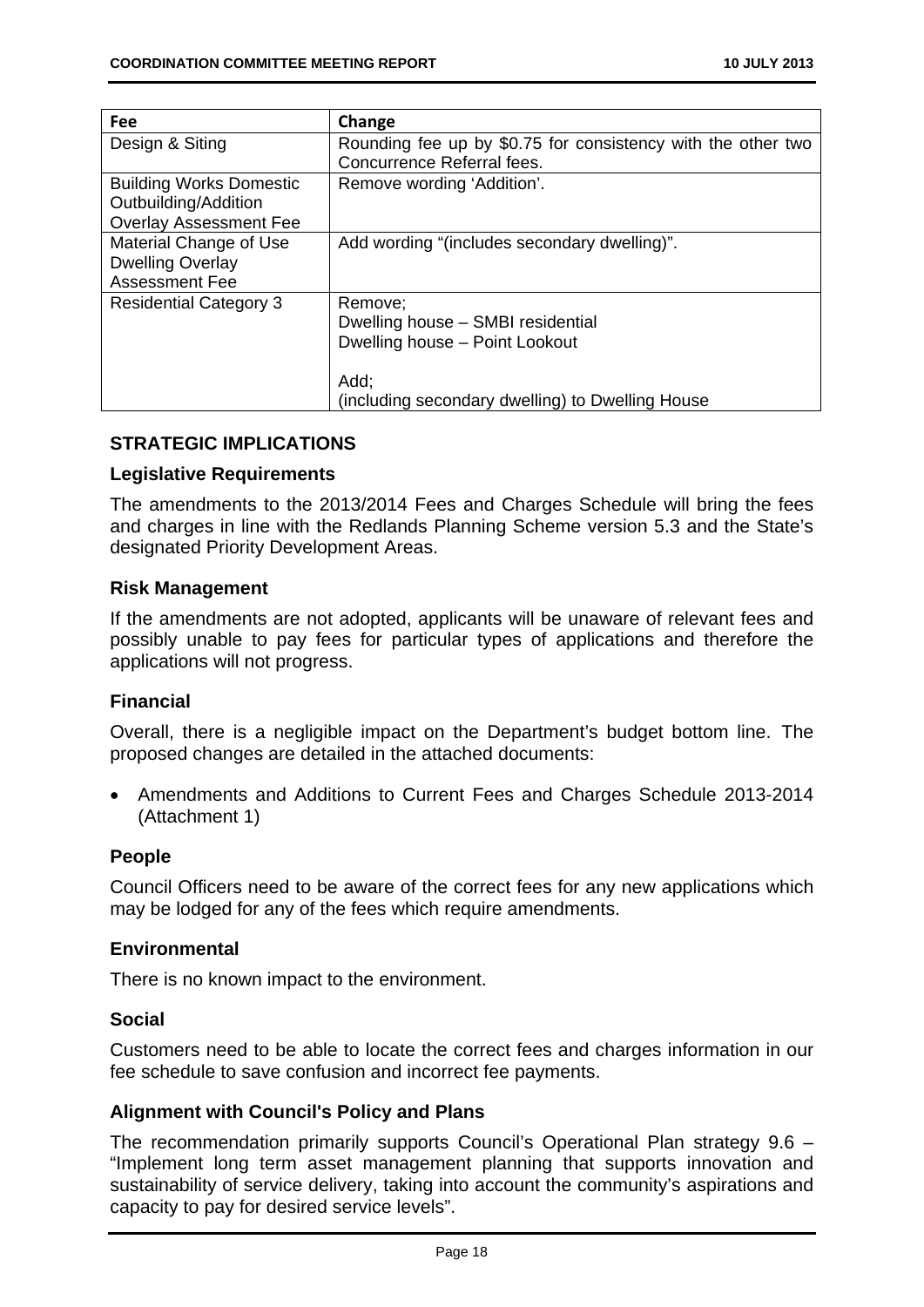#### **CONSULTATION**

The Acting Group Manager City Planning and Assessment has been consulted on this matter and supports the recommendation of this report.

#### **OPTIONS**

- 1. That Council resolve to adopt the amendments to the 2013/2014 Fees and Charges Schedule to reflect the changes to the Redlands Planning Scheme and Priority Development Area.
- 2. That Council resolve to not adopt the amendments to the 2013/2014 Fees and Charges Schedule.

#### **OFFICER'S/COMMITTEE RECOMMENDATION**

**Moved by: Cr J Talty Seconded by: Cr P Bishop** 

**That Council resolve to adopt the amendments to the 2013/2014 Fees and Charges Schedule to reflect the changes to the Redlands Planning Scheme and Priority Development Areas.** 

**CARRIED 11/0**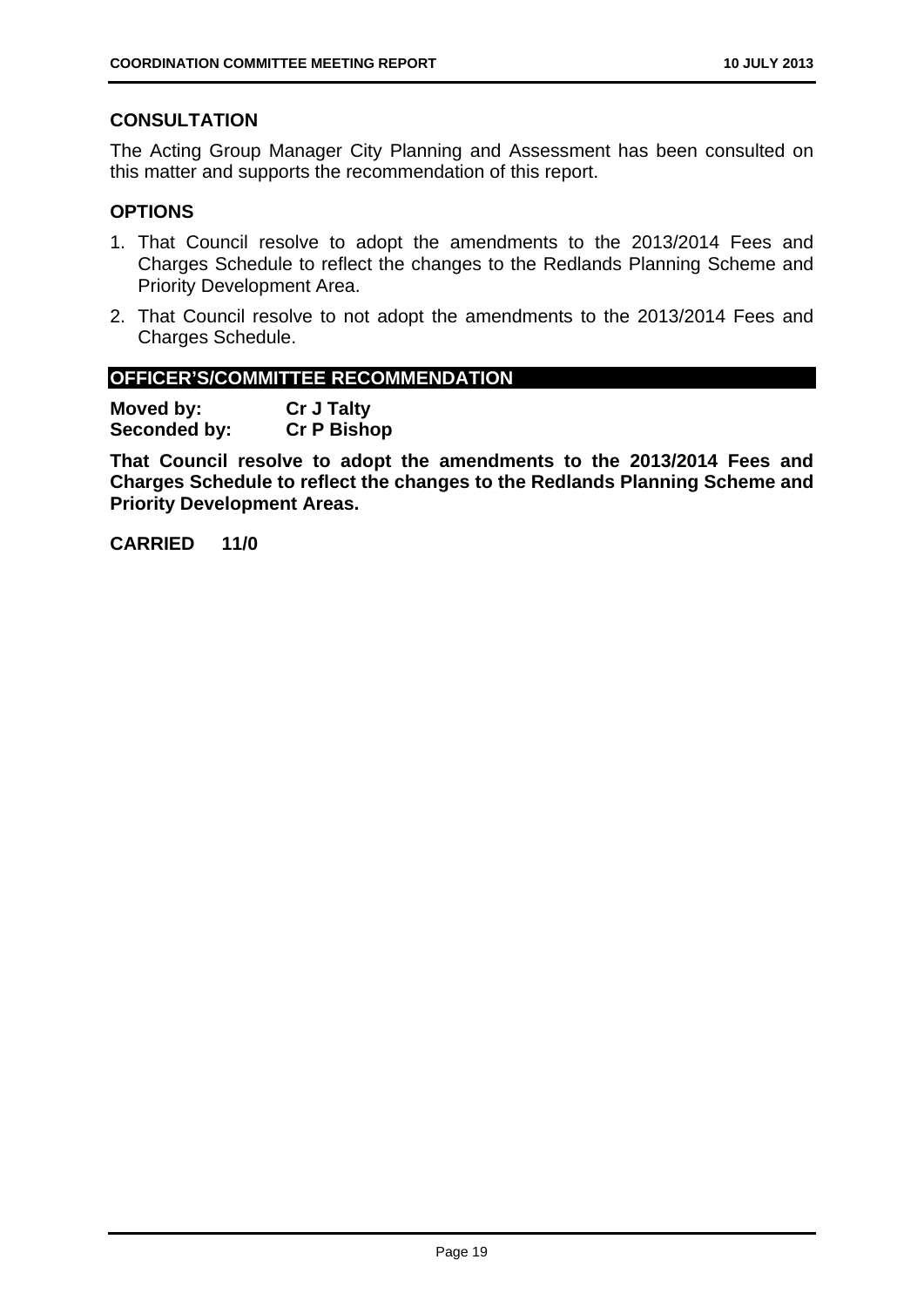#### **7 PORTFOLIO 8 (CR MURRAY ELLIOTT)**

#### **INFRASTRUCTURE**

#### **7.1 INFRASTRUCTURE & OPERATIONS**

**7.1.1 2013/14 PROJECTS OVER \$500,000 INCLUDING GST - DELEGATED AUTHORITY REPORT TO CHIEF EXECUTIVE OFFICER** 

**Dataworks Filename: 30026; 62029; 63006; 64006; 63017; 55073; 40009;40358; 40420; 42092; 42318; 20089; 20090; 20091; 20092; 20100; 20119; 20151; 20163; 20171; 20192** 

RAL

**Responsible/Authorising Officer:** 

**Gary Soutar General Manager Infrastructure & Operations** 

Author: Nivedita Patel **Senior Tender and Contracts Officer (PDG)** 

#### **PURPOSE**

The purpose of this report is to seek resolution from Council to delegate authority to the Chief Executive Officer (CEO) to accept the tenders and make, vary and discharge all contracts over \$500,000 including GST for the 21 projects and 4 service contracts within the 2013/2014 financial year approved budget.

This delegation will assist Council by reducing the timeframe for the tender process so that the awarding of the contract is not dependent on Council meeting dates which will expedite the procurement process.

In the 2013/2014 financial year the Infrastructure and Operations Department has identified 21 capital and operational projects and that will require that tenders to be sought and 4 service contracts with an estimated value over \$500,000 including GST.

#### **BACKGROUND**

The 2013/2014 approved Capital and Operational Works Program consists of a number of capital and operational projects with an estimated tender component value over \$500,000 including GST. These projects will be tendered as whole projects.

At the General Meeting held 30 October 2002, Council delegated authority to the CEO to make, vary and discharge contracts that do not exceed \$500,000 including GST where:

- i) the spending of funds to be incurred by making, varying or discharging the contract has been provided for in an approved budget for the financial year when the making, varying or discharging happens, or
- ii) the spending of funds to be incurred have been provided for in a budget pending the adoption by Council (section 522 of the *Local Government Act*).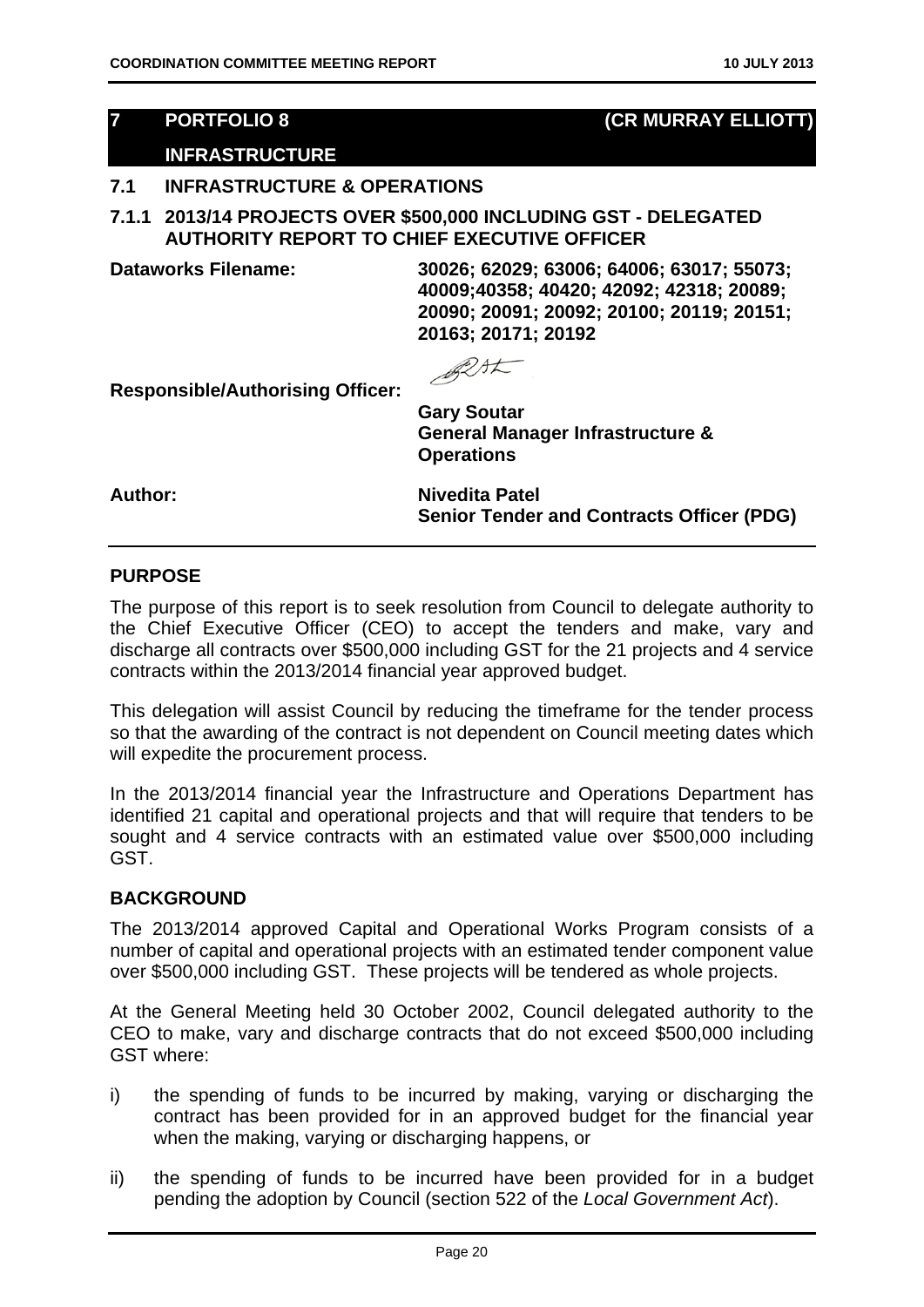Over the last few financial years the Project Delivery Group has been presenting reports to Council requesting that authority be delegated to the Chief Executive Officer to make, vary and discharge contracts for various tenders with a value over \$500,000 including GST. This process has been used to assist with expediting the contract award process and delivery of the project.

In the 2012/2013 financial year, a report advising of 6 projects requiring tenders with an estimated value over \$500,000 including GST was presented to Council seeking the CEO be delegated authority to accept the tenders and make, vary and discharge all contracts over \$500,000 including GST. The report was approved by Council and the delegated authority was granted.

#### **ISSUES**

It is anticipated that in the 2013/2014 financial year, under the current process of seeking delegated authority for individual projects, that 25 individual reports on projects with tenders and service contracts with an estimated value over \$500,000 including GST would be presented to Council by the various business groups under the Infrastructure & Operations Department seeking Council resolution to delegate authority to the CEO to make, vary and discharge the individual contracts.

Council resolution is being sought to delegate authority to the CEO to make, vary and discharge the contracts associated with the 21 capital and operational projects and 4 service contracts listed in the table below. This one resolution will cover all of the contracts over \$500,000 including GST that is to be awarded for the following:

| <b>Unit</b>                         | <b>Project Number</b> | <b>Project Name and Description</b>                                                                                                                                               | <b>Budget</b><br><b>Allocated</b><br>2013/2014 |
|-------------------------------------|-----------------------|-----------------------------------------------------------------------------------------------------------------------------------------------------------------------------------|------------------------------------------------|
|                                     |                       | <b>CITY SPACES GROUP</b>                                                                                                                                                          |                                                |
| Facility<br><b>Services</b><br>Unit | T-1562-11/12-RCC      | Provision of cleaning in council<br>buildings (Service Contract for<br>maximum 5 year term)                                                                                       | \$1,150,000.00<br>per annum                    |
| Facility<br><b>Services</b><br>Unit | T-1484-10/11-RCC      | Provision of a preferred supplier<br>for patrol and alarm response<br>security services (Service<br>Contract for maximum 5 year<br>term)                                          | \$410,000.00<br>per annum                      |
| Parks &<br>Conservatio<br>n Unit    | T-1597-12-13/PCO      | Mowing Contract comprising<br>0f<br>schedules<br>9<br>separate<br><b>of</b><br>roadside mowing no single<br>schedule over \$450K (Service<br>Contract for maximum 2 year<br>term) | \$1,104,806.00<br>per annum                    |
| Parks &<br>Conservatio<br>n Unit    | T-1589-11/12-PCO      | Preferred Supplier Landscape<br>Maintenance (Service Contract<br>for maximum 2 year term)                                                                                         | \$460,000.00<br>per annum                      |
|                                     |                       |                                                                                                                                                                                   |                                                |

**The service contracts above require annual approval. Budget amount is estimated based on initial agreement setup between Council and the supplier.**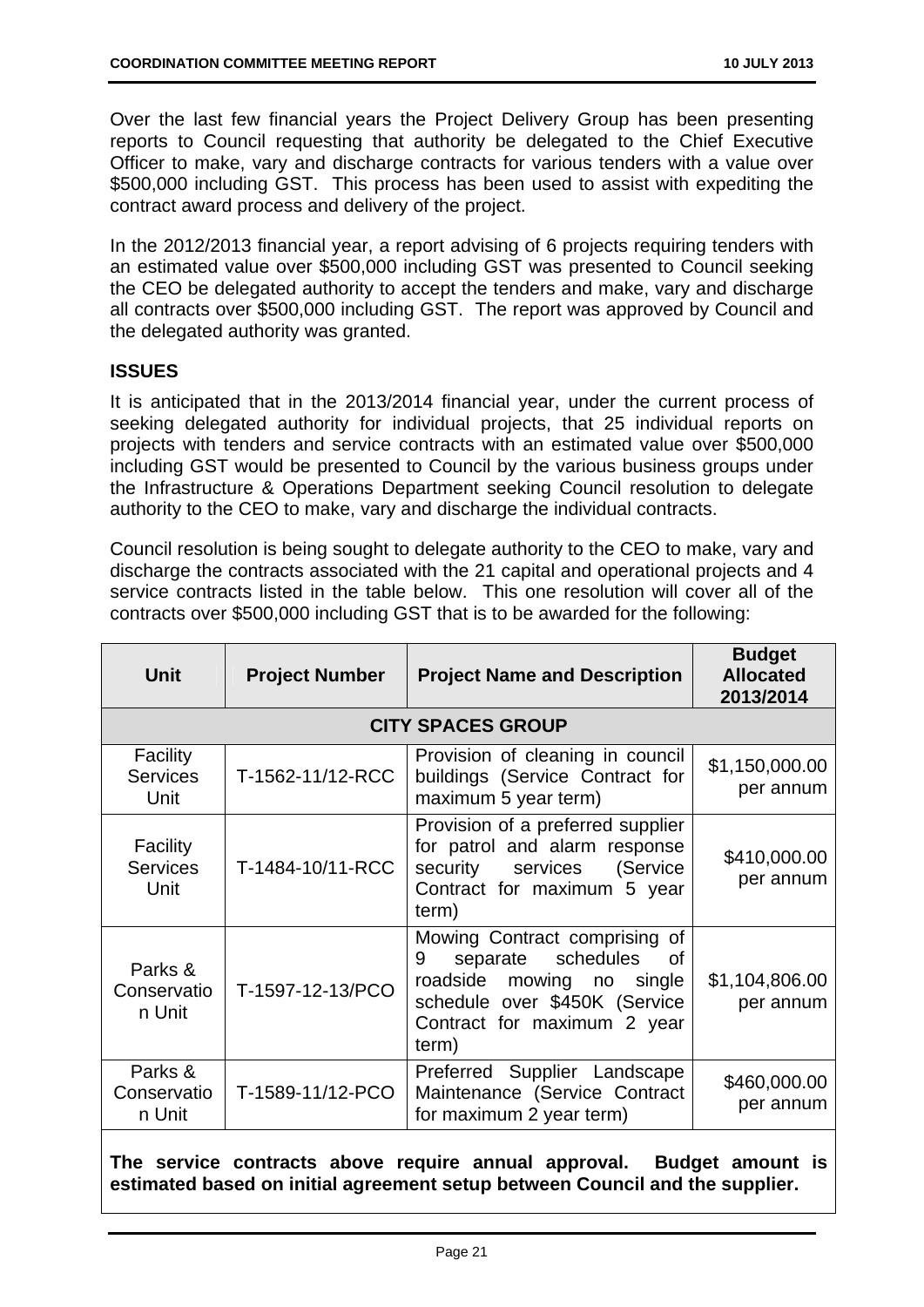| <b>Unit</b>                               | <b>Project Number</b>                     | <b>Project Name and Description</b>                                                                      | <b>Budget</b><br><b>Allocated</b><br>2013/2014 |
|-------------------------------------------|-------------------------------------------|----------------------------------------------------------------------------------------------------------|------------------------------------------------|
|                                           |                                           | <b>CITY INFRASTRUCTURE</b>                                                                               |                                                |
| Roads<br>Drainage &<br><b>Marine Unit</b> | 30026                                     | Contract Crushing<br>German<br><b>Church Quarry</b>                                                      | \$648,000.00                                   |
|                                           |                                           | <b>INFRASTRUCTURE AND PLANNING GROUP</b>                                                                 |                                                |
| Water<br><b>Reticulation</b><br>Unit      | 62029                                     | Redland<br><b>WSS</b><br>Mainland<br>Network Upgrade                                                     | \$810,355.00                                   |
|                                           |                                           | <b>INFRASTRUCTURE AND PLANNING GROUP (Continued)</b>                                                     |                                                |
| <b>Treatment</b><br>Unit                  | 63006                                     | Pt Lookout WWTP                                                                                          | \$500,000.00                                   |
| Wastewater<br><b>Network</b><br>Unit      | 64006                                     | Sewerage Pump Station #6                                                                                 | \$3,390,560.00                                 |
| Wastewater<br><b>Network</b><br>Unit      | To be confirmed                           | <b>Dunwich Sewer Improvements</b>                                                                        | \$1,900,000.00                                 |
|                                           |                                           | <b>PROJECT DELIVERY GROUP</b>                                                                            |                                                |
| Construction<br>Projects                  | 55073                                     | <b>Birkdale</b><br>Landfill<br>Remediation<br>(still awaiting prelim design)                             | \$1,200,000.00                                 |
| Project<br>Management<br><b>Services</b>  | 40009                                     | MBC Masthead to Wharf (Bridge<br>over Ross Creek and shared<br>pathway)                                  | \$1,000,000.00                                 |
| Project<br>Management<br><b>Services</b>  | 40358                                     | <b>Macleay Island Ramp Park</b>                                                                          | \$500,000.00                                   |
| Project<br>Management<br><b>Services</b>  | 40420                                     | & 23<br>15 <sub>1</sub><br>Voyagers<br>Court,<br>Cleveland<br>(Raby Bay)<br>Revetment<br>Wall<br>Upgrade | \$1,035,000.00                                 |
| Project<br>Management<br><b>Services</b>  | 42092                                     | 1, 2, 3 and 4 Mainroyal Court,<br>Cleveland<br>(Raby<br>Bay)<br><b>Revetment Wall Upgrade</b>            | \$1,895,924.00                                 |
| Project<br>Management<br><b>Services</b>  | 42318                                     | <b>William Street Southern Ramp</b>                                                                      | \$578,500.00                                   |
| Project<br>Management<br><b>Services</b>  | 20089;<br>20090;20091;2009<br>2;<br>20100 | Road<br>(10)<br>Reseal<br>Program<br>locations) Alexandra Hills                                          | \$608,341.03                                   |
| Project<br>Management<br><b>Services</b>  | 20119                                     | Road Rehabilitation Program -<br>Queens Esplanade, Thorneside                                            | \$583,846.12                                   |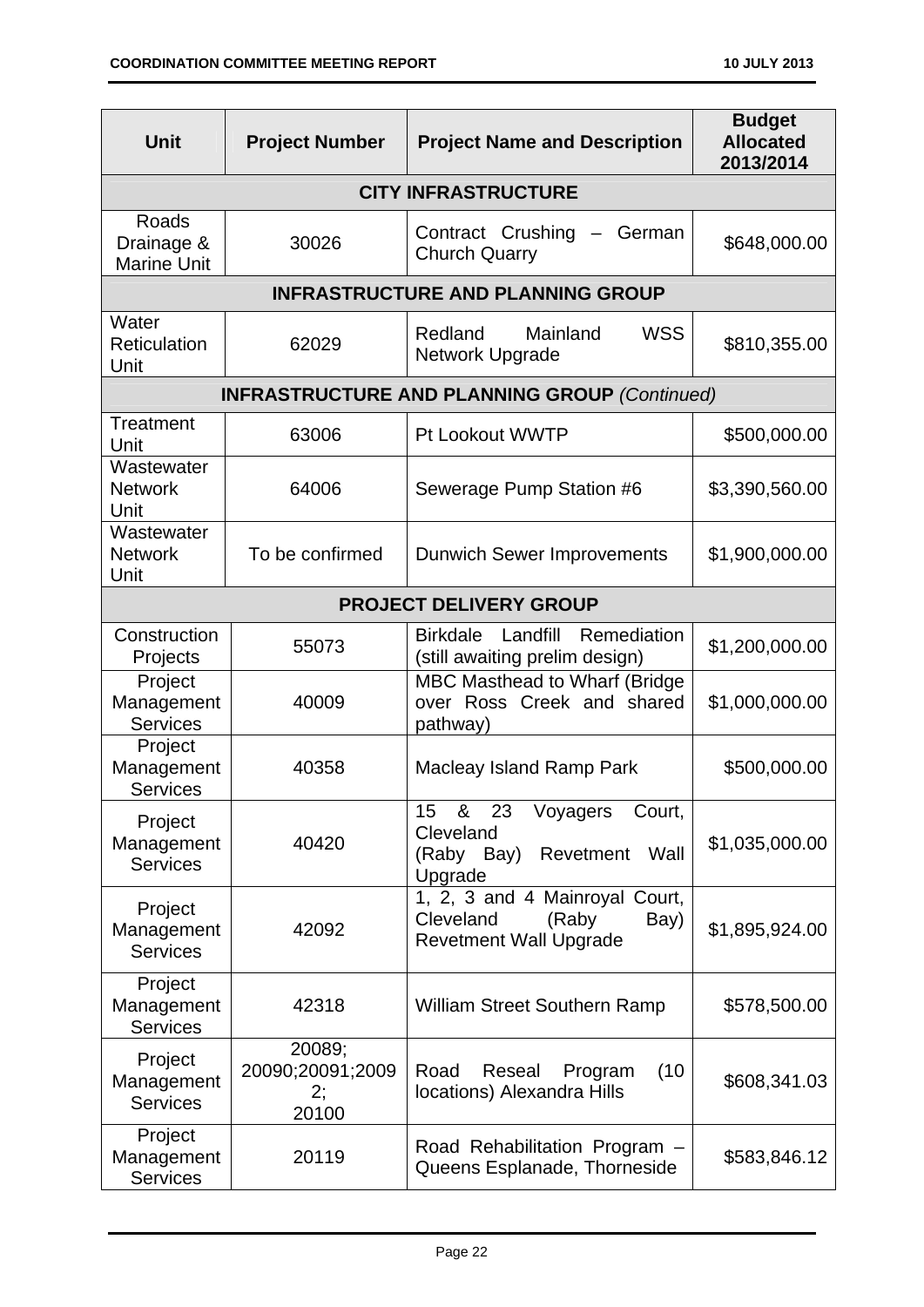| <b>Unit</b>                              | <b>Project Number</b> | <b>Project Name and Description</b>                         | <b>Budget</b><br><b>Allocated</b><br>2013/2014 |
|------------------------------------------|-----------------------|-------------------------------------------------------------|------------------------------------------------|
| Project<br>Management<br><b>Services</b> | 20151                 | Road Reseal Program - Main<br>Street, Redland Bay           | \$505,483.65                                   |
| Project<br>Management<br><b>Services</b> | 20163                 | Road Rehabilitation Program -<br>Railway Parade, Thorneside | \$568,656.66                                   |
| Project<br>Management<br><b>Services</b> | 20171                 | Road Rehabilitation Program -<br>Mooroondu Road, Thorneside | \$529,105.73                                   |
| Project<br>Management<br><b>Services</b> | 20192                 | Road Rehabilitation Program -<br>Panorama Drive, Thornlands | \$774,124.78                                   |

All of the projects listed are to be managed by the various business groups under the Infrastructure & Operations department in the 2013/2014 financial year and have been approved as part of the 2013/2014 budget approval process. The projects listed include major capital and operational works arrangements only.

#### **STRATEGIC IMPLICATIONS**

#### **Legislative Requirements**

Not applicable.

#### **Risk Management**

Not applicable.

#### **Financial**

The 21 projects and 4 service contracts listed in this report are approved for the 2013/2014 financial year and have been approved as part of the budget approval process.

#### **People**

Not applicable.

#### **Environmental**

Not applicable.

#### **Social**

Not applicable.

#### **Alignment with Council's Policy and Plans**

**Outcome 9** An efficient and effective organisation

Council is well respected and seen as an excellent organisation which manages resource in an efficient and effective way.

**Strategy 9.7** Develop our procurement practices to increase value for money within an effective governance framework.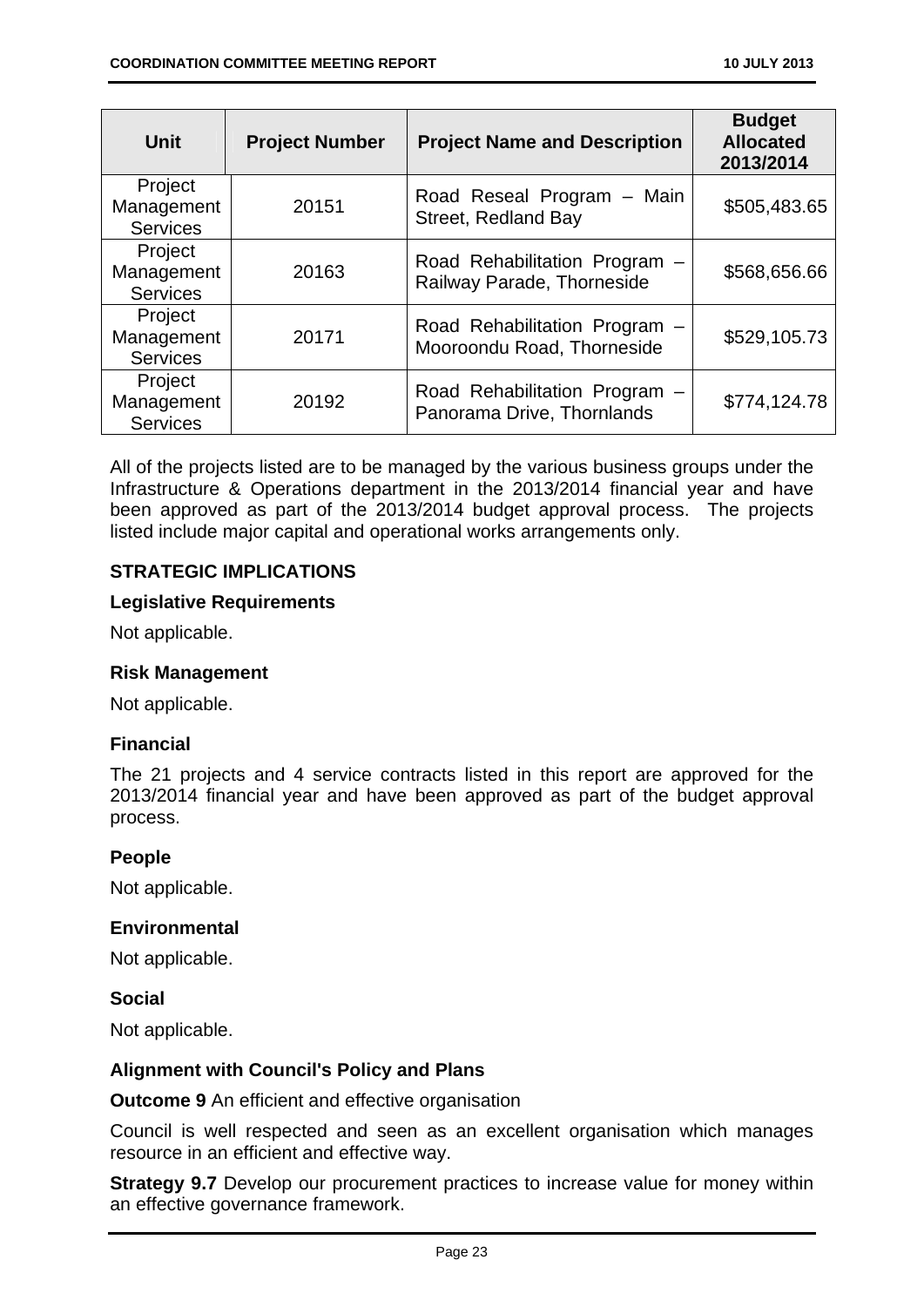It is considered that the outcome of recommendations in this report will not require any amendments to the Redlands Planning Scheme.

#### **CONSULTATION**

The General Manager Infrastructure & Operations, Group Manager Project Delivery Group, Service Manager Construction Projects Unit, Service Manager Project Management Services Unit, Group Manager City Spaces, Group Manager City Infrastructure, Group Manager Water & Waste Operations, and Group Manager Water & Waste Infrastructure have been consulted in the preparation of this report and are supportive of the recommendation.

#### **OPTIONS**

#### **Option 1**

That Council resolve to:

1. Delegate authority to the Chief Executive Officer to accept the tenders and make, vary and discharge all contracts over \$500,000 including GST for the following 21 projects and 4 service contracts within the 2013/2014 financial year approved budget.

| <b>Unit</b>                               | <b>Project Number</b> | <b>Project Name and Description</b>                                                                                                                      |
|-------------------------------------------|-----------------------|----------------------------------------------------------------------------------------------------------------------------------------------------------|
|                                           |                       | <b>CITY SPACES GROUP</b>                                                                                                                                 |
| Facility<br><b>Services Unit</b>          | T-1562-11/12-RCC      | Provision of cleaning in council buildings<br>(Service Contract for maximum 5 year<br>term)                                                              |
| Facility<br>Services Unit                 | T-1484-10/11-RCC      | Provision of a preferred supplier for patrol<br>and alarm response security services<br>(Service Contract for maximum 5 year<br>term)                    |
| Parks &<br>Conservation<br>Unit           | T-1597-12-13/PCO      | Mowing Contract comprising of 9<br>separate schedules of roadside mowing<br>no single schedule over \$450K (Service<br>Contract for maximum 2 year term) |
| Parks &<br>Conservation<br>Unit           | T-1589-11/12-PCO      | <b>Preferred Supplier Landscape</b><br>Maintenance (Service Contract for<br>maximum 2 year term)                                                         |
| <b>CITY INFRASTRUCTURE</b>                |                       |                                                                                                                                                          |
| Roads<br>Drainage &<br><b>Marine Unit</b> | 30026                 | Contract Crushing - German<br>Church<br>Quarry                                                                                                           |
| <b>INFRASTRUCTURE AND PLANNING GROUP</b>  |                       |                                                                                                                                                          |
| Water<br>Reticulation<br>Unit             | 62029                 | <b>WSS</b><br>Redland<br>Mainland<br><b>Network</b><br>Upgrade                                                                                           |
| Treatment<br>Unit                         | 63006                 | Pt Lookout WWTP                                                                                                                                          |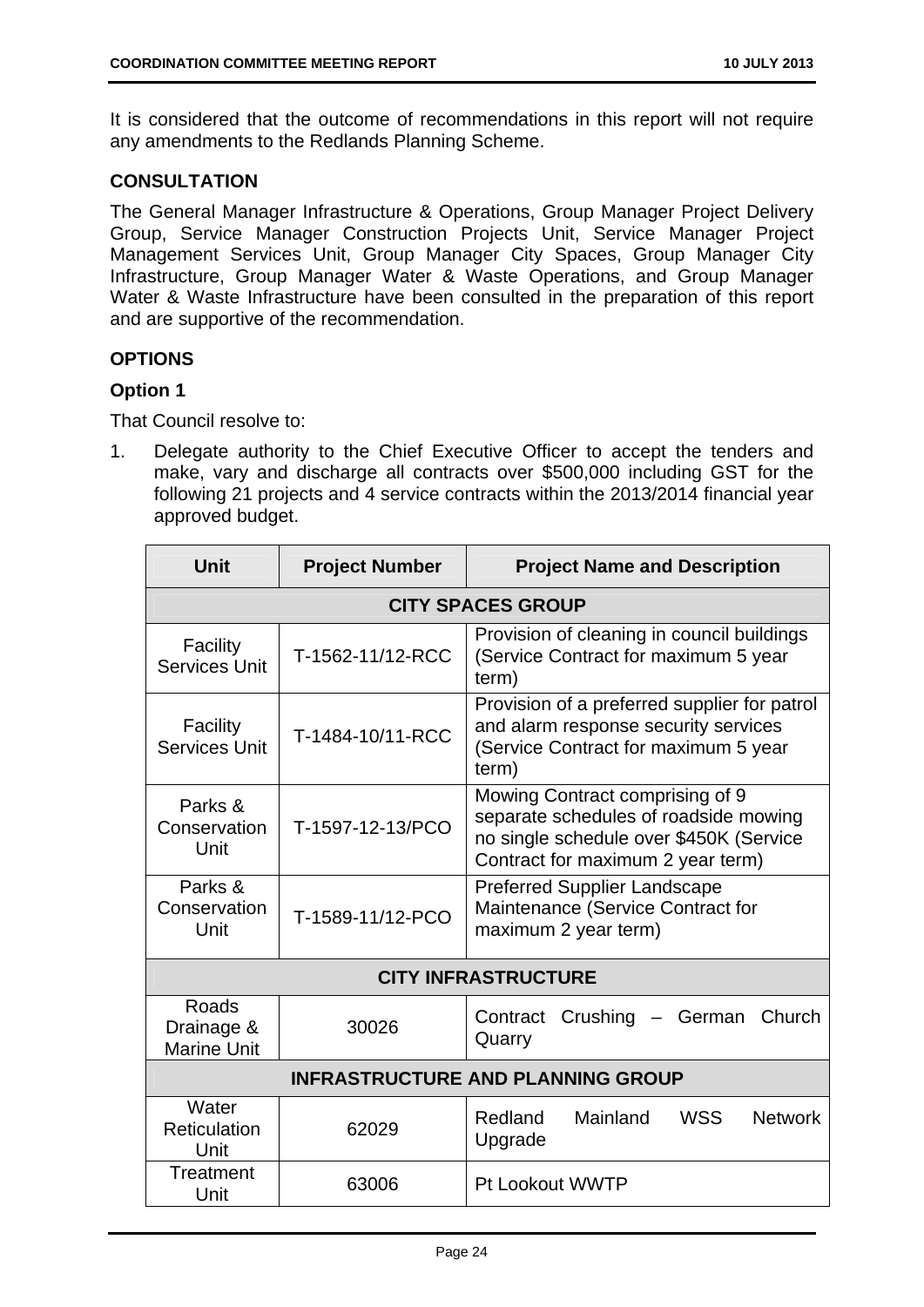| <b>Unit</b>                              | <b>Project Number</b>                 | <b>Project Name and Description</b>                                             |
|------------------------------------------|---------------------------------------|---------------------------------------------------------------------------------|
| Wastewater<br><b>Network Unit</b>        | 64006                                 | Sewerage Pump Station #6                                                        |
| Wastewater<br><b>Network Unit</b>        | To be confirmed                       | <b>Dunwich Sewer Improvements</b>                                               |
|                                          |                                       | <b>PROJECT DELIVERY GROUP</b>                                                   |
| Construction<br>Projects                 | 55073                                 | <b>Birkdale</b><br>Landfill<br>Remediation<br>(still<br>awaiting prelim design) |
| Project<br>Management<br><b>Services</b> | 40009                                 | MBC Masthead to Wharf (Bridge<br>over<br>Ross Creek and shared pathway)         |
| Project<br>Management<br><b>Services</b> | 40358                                 | Macleay Island Ramp Park                                                        |
| Project<br>Management<br><b>Services</b> | 40420                                 | 15 & 23 Voyagers Court, Cleveland<br>(Raby Bay) Revetment Wall Upgrade          |
| Project<br>Management<br><b>Services</b> | 42092                                 | 1, 2, 3 and 4 Mainroyal Court, Cleveland<br>(Raby Bay) Revetment Wall Upgrade   |
| Project<br>Management<br><b>Services</b> | 42318                                 | <b>William Street Southern Ramp</b>                                             |
| Project<br>Management<br><b>Services</b> | 20089;<br>20090;20091;20092;<br>20100 | (10<br>locations)<br>Road<br>Reseal<br>Program<br>Alexandra Hills               |
| Project<br>Management<br><b>Services</b> | 20119                                 | Road Rehabilitation Program - Queens<br>Esplanade, Thorneside                   |
| Project<br>Management<br><b>Services</b> | 20151                                 | Road Reseal Program - Main Street,<br><b>Redland Bay</b>                        |
| Project<br>Management<br><b>Services</b> | 20163                                 | Road Rehabilitation Program - Railway<br>Parade, Thorneside                     |
| Project<br>Management<br><b>Services</b> | 20171                                 | Road<br>Rehabilitation<br>Program<br>Mooroondu Road, Thorneside                 |
| Project<br>Management<br><b>Services</b> | 20192                                 | Road Rehabilitation Program - Panorama<br>Drive, Thornlands                     |

- 2. Delegate authority to the Chief Executive Officer to sign and amend all relevant documentation.
- 3. Appoint the Chief Executive Officer as Principal's Representative for these contracts.
- 4. Authorise the Chief Executive Officer to delegate further the Principal's Representative role to an appropriate senior officer within Council.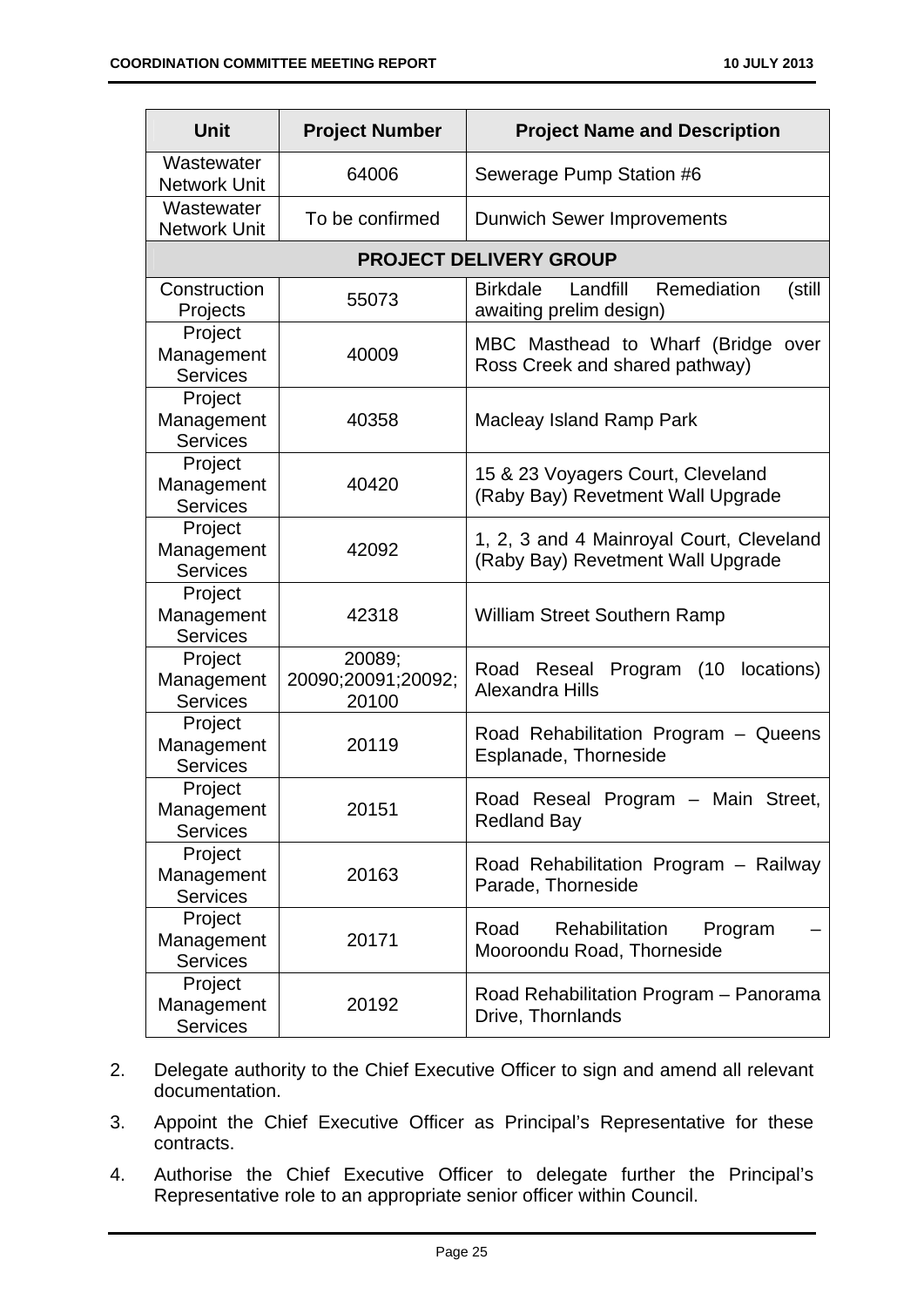#### **Option 2**

That Council resolve to not delegate this authority to the Chief Executive Officer it may result in delays with the awarding of contracts and the construction of the projects which could lead to additional costs to Council, Capital and Operational Works Programs not able to be completed in during the 2013/2014 financial year.

#### **OFFICER'S RECOMMENDATION**

That Council resolve as follows:

1. To delegate authority to the Chief Executive Officer, under s.257(1)(b) of the *Local Government Act 2009*, to accept the tenders and make, vary and discharge all contracts over \$500,000 including GST for the following 21 projects and 4 service contracts within the 2013/2014 financial year approved budget:

| Unit                                      | <b>Project Number</b> | <b>Project Name and Description</b>                                                                                                                      |
|-------------------------------------------|-----------------------|----------------------------------------------------------------------------------------------------------------------------------------------------------|
|                                           |                       | <b>CITY SPACES GROUP</b>                                                                                                                                 |
| Facility<br><b>Services Unit</b>          | T-1562-11/12-RCC      | Provision of cleaning in council buildings<br>(Service Contract for maximum 5 year<br>term)                                                              |
| Facility<br><b>Services Unit</b>          | T-1484-10/11-RCC      | Provision of a preferred supplier for patrol<br>and alarm response security services<br>(Service Contract for maximum 5 year<br>term)                    |
| Parks &<br>Conservation<br>Unit           | T-1597-12-13/PCO      | Mowing Contract comprising of 9 separate<br>schedules of roadside mowing no single<br>schedule over \$450K (Service Contract for<br>maximum 2 year term) |
| Parks &<br>Conservation<br>Unit           | T-1589-11/12-PCO      | Preferred<br>Supplier<br>Landscape<br>(Service<br>Contract<br>Maintenance<br>for<br>maximum 2 year term)                                                 |
| <b>CITY INFRASTRUCTURE</b>                |                       |                                                                                                                                                          |
| Roads<br>Drainage &<br><b>Marine Unit</b> | 30026                 | Contract<br>Crushing<br>German<br>Church<br>Quarry                                                                                                       |
| <b>INFRASTRUCTURE AND PLANNING GROUP</b>  |                       |                                                                                                                                                          |
| Water<br>Reticulation<br>Unit             | 62029                 | <b>Redland Mainland WSS Network Upgrade</b>                                                                                                              |
| Treatment<br>Unit                         | 63006                 | Pt Lookout WWTP                                                                                                                                          |
| Wastewater<br><b>Network Unit</b>         | 64006                 | Sewerage Pump Station #6                                                                                                                                 |
| Wastewater<br><b>Network Unit</b>         | To be confirmed       | <b>Dunwich Sewer Improvements</b>                                                                                                                        |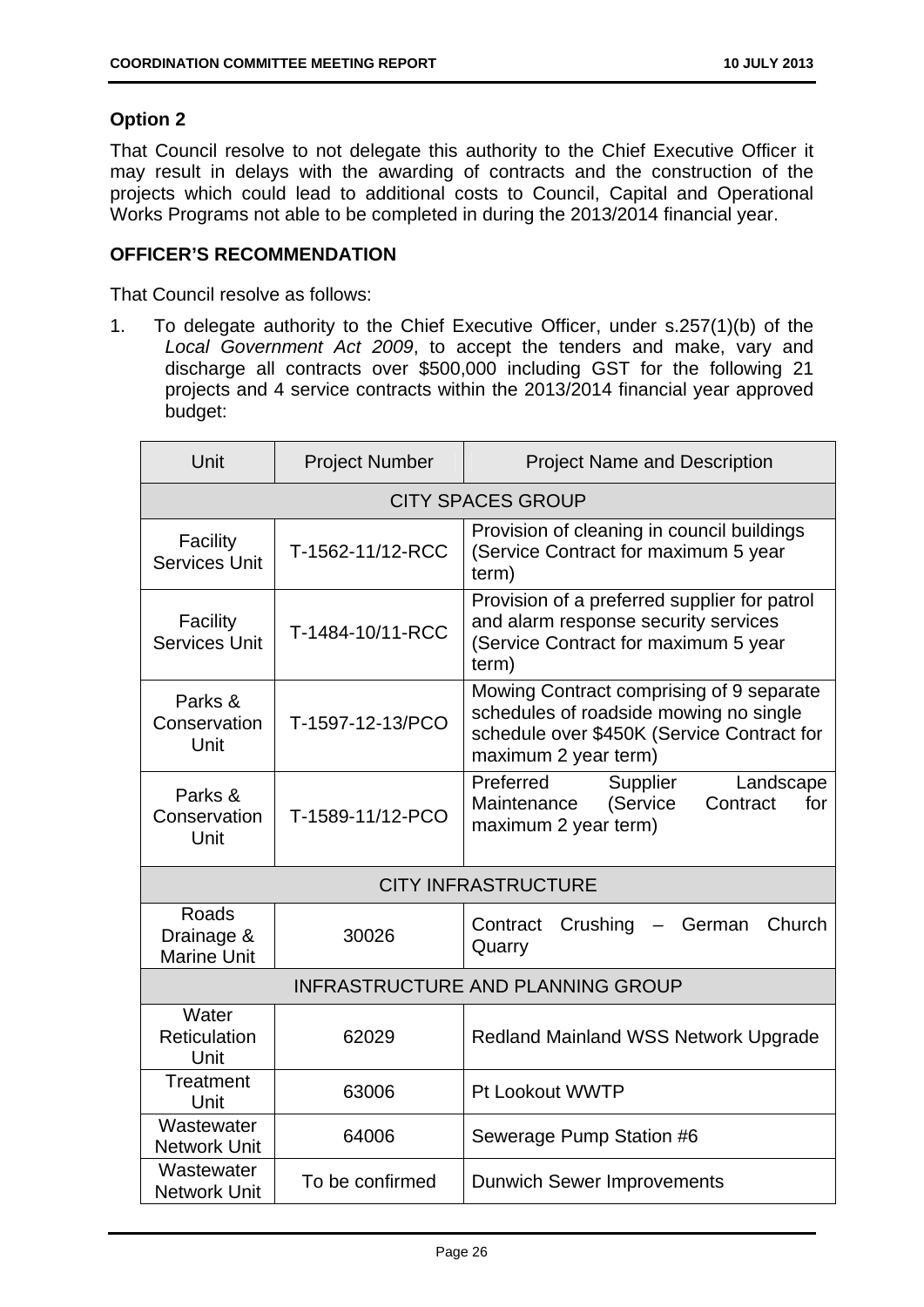| Unit                                     | <b>Project Number</b>                 | <b>Project Name and Description</b>                                           |
|------------------------------------------|---------------------------------------|-------------------------------------------------------------------------------|
|                                          |                                       | <b>PROJECT DELIVERY GROUP</b>                                                 |
| Construction<br>Projects                 | 55073                                 | <b>Birkdale Landfill Remediation (still awaiting</b><br>prelim design)        |
| Project<br>Management<br><b>Services</b> | 40009                                 | MBC Masthead to Wharf (Bridge<br>over<br>Ross Creek and shared pathway)       |
| Project<br>Management<br><b>Services</b> | 40358                                 | Macleay Island Ramp Park                                                      |
| Project<br>Management<br><b>Services</b> | 40420                                 | 15 & 23 Voyagers Court, Cleveland<br>(Raby Bay) Revetment Wall Upgrade        |
| Project<br>Management<br><b>Services</b> | 42092                                 | 1, 2, 3 and 4 Mainroyal Court, Cleveland<br>(Raby Bay) Revetment Wall Upgrade |
| Project<br>Management<br><b>Services</b> | 42318                                 | <b>William Street Southern Ramp</b>                                           |
| Project<br>Management<br><b>Services</b> | 20089;<br>20090;20091;20092;<br>20100 | Reseal<br>Program<br>(10)<br>locations)<br>Road<br>Alexandra Hills            |
| Project<br>Management<br><b>Services</b> | 20119                                 | Road Rehabilitation Program - Queens<br>Esplanade, Thorneside                 |
| Project<br>Management<br><b>Services</b> | 20151                                 | Road Reseal Program - Main Street,<br><b>Redland Bay</b>                      |
| Project<br>Management<br><b>Services</b> | 20163                                 | Road Rehabilitation Program - Railway<br>Parade, Thorneside                   |
| Project<br>Management<br><b>Services</b> | 20171                                 | Road Rehabilitation Program - Mooroondu<br>Road, Thorneside                   |
| Project<br>Management<br><b>Services</b> | 20192                                 | Road Rehabilitation Program - Panorama<br>Drive, Thornlands                   |

- 2. To delegate authority to the Chief Executive Officer to sign and amend all relevant documentation.
- 3. To appoint the Chief Executive Officer as Principal's Representative for these contracts.
- 4. To authorise the Chief Executive Officer to delegate further the Principal's Representative role to an appropriate senior officer within Council.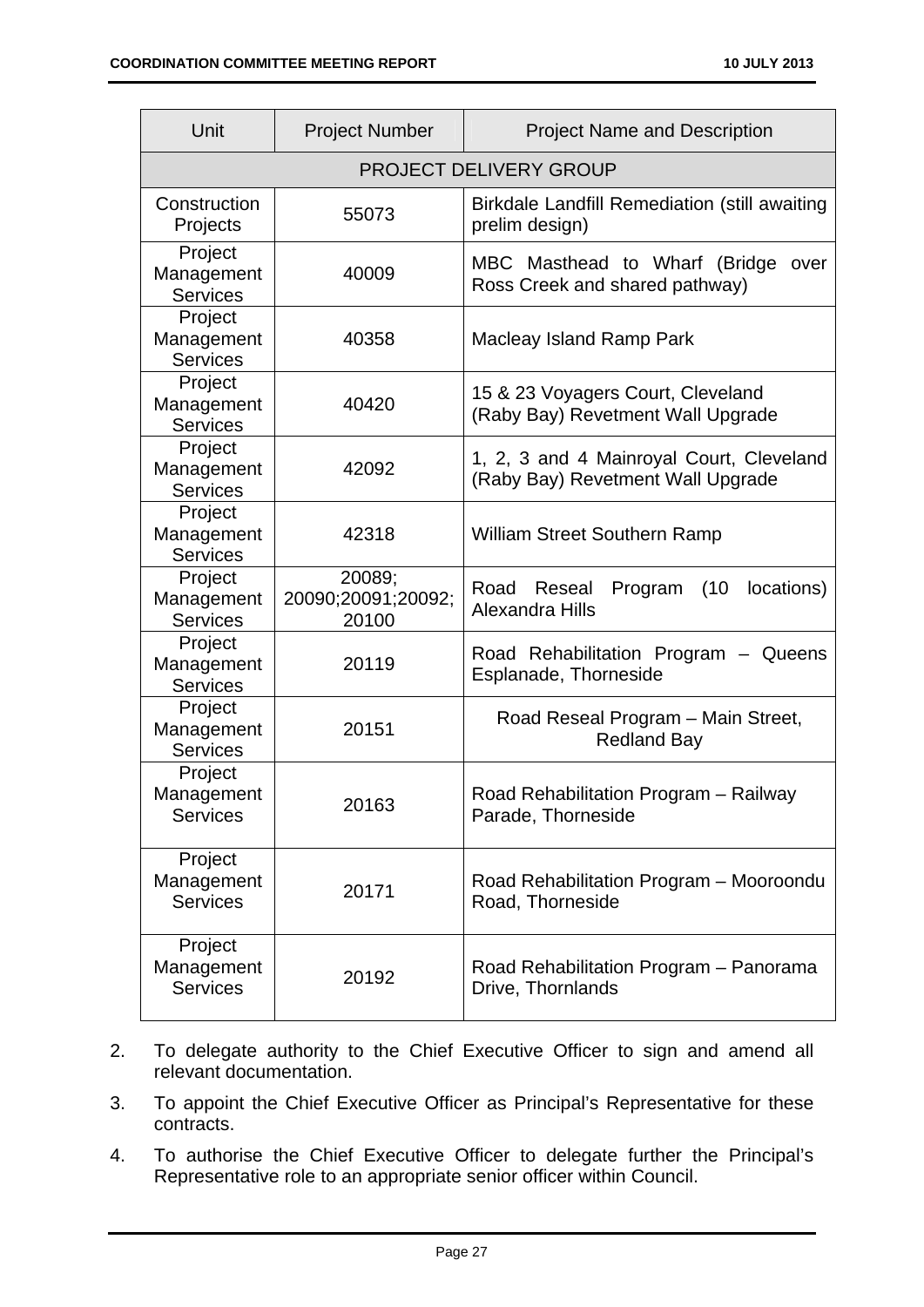# **COMMITTEE RECOMMENDATION**

| Moved by:    | <b>Cr M Elliott</b> |
|--------------|---------------------|
| Seconded by: | <b>Cr W Boglary</b> |

**That Council resolve as follows:** 

**1. To delegate authority to the Chief Executive Officer, under s.257(1)(b) of the**  *Local Government Act 2009***, to accept the tenders and make, vary and discharge all contracts over \$500,000 including GST for the following 21 projects and 4 service contracts within the 2013/2014 financial year approved budget:** 

| Unit                                             | <b>Project Number</b>    | <b>Project Name and Description</b>                                                                                                                             |  |
|--------------------------------------------------|--------------------------|-----------------------------------------------------------------------------------------------------------------------------------------------------------------|--|
|                                                  | <b>CITY SPACES GROUP</b> |                                                                                                                                                                 |  |
| <b>Facility</b><br><b>Services Unit</b>          | T-1562-11/12-RCC         | Provision of cleaning in council buildings<br>(Service Contract for maximum 5 year term)                                                                        |  |
| <b>Facility</b><br><b>Services Unit</b>          | T-1484-10/11-RCC         | Provision of a preferred supplier for patrol<br>and alarm response security services<br>(Service Contract for maximum 5 year term)                              |  |
| Parks &<br><b>Conservation</b><br>Unit           | T-1597-12-13/PCO         | <b>Mowing Contract comprising of 9 separate</b><br>schedules of roadside mowing no single<br>schedule over \$450K (Service Contract for<br>maximum 2 year term) |  |
| Parks &<br><b>Conservation</b><br>Unit           | T-1589-11/12-PCO         | <b>Preferred Supplier Landscape Maintenance</b><br>(Service Contract for maximum 2 year term)                                                                   |  |
|                                                  |                          | <b>CITY INFRASTRUCTURE</b>                                                                                                                                      |  |
| <b>Roads</b><br>Drainage &<br><b>Marine Unit</b> | 30026                    | <b>Church</b><br><b>Crushing</b><br><b>Contract</b><br><b>German</b><br>Quarry                                                                                  |  |
| <b>INFRASTRUCTURE AND PLANNING GROUP</b>         |                          |                                                                                                                                                                 |  |
| <b>Water</b><br><b>Reticulation</b><br>Unit      | 62029                    | <b>Redland Mainland WSS Network Upgrade</b>                                                                                                                     |  |
| <b>Treatment</b><br>Unit                         | 63006                    | <b>Pt Lookout WWTP</b>                                                                                                                                          |  |
| Wastewater<br><b>Network Unit</b>                | 64006                    | <b>Sewerage Pump Station #6</b>                                                                                                                                 |  |
| <b>Wastewater</b><br><b>Network Unit</b>         | To be confirmed          | <b>Dunwich Sewer Improvements</b>                                                                                                                               |  |
| <b>PROJECT DELIVERY GROUP</b>                    |                          |                                                                                                                                                                 |  |
| <b>Construction</b><br><b>Projects</b>           | 55073                    | <b>Birkdale Landfill Remediation (still awaiting</b><br>prelim design)                                                                                          |  |
| Project<br><b>Management</b><br><b>Services</b>  | 40009                    | <b>MBC Masthead to Wharf (Bridge over Ross</b><br>Creek and shared pathway)                                                                                     |  |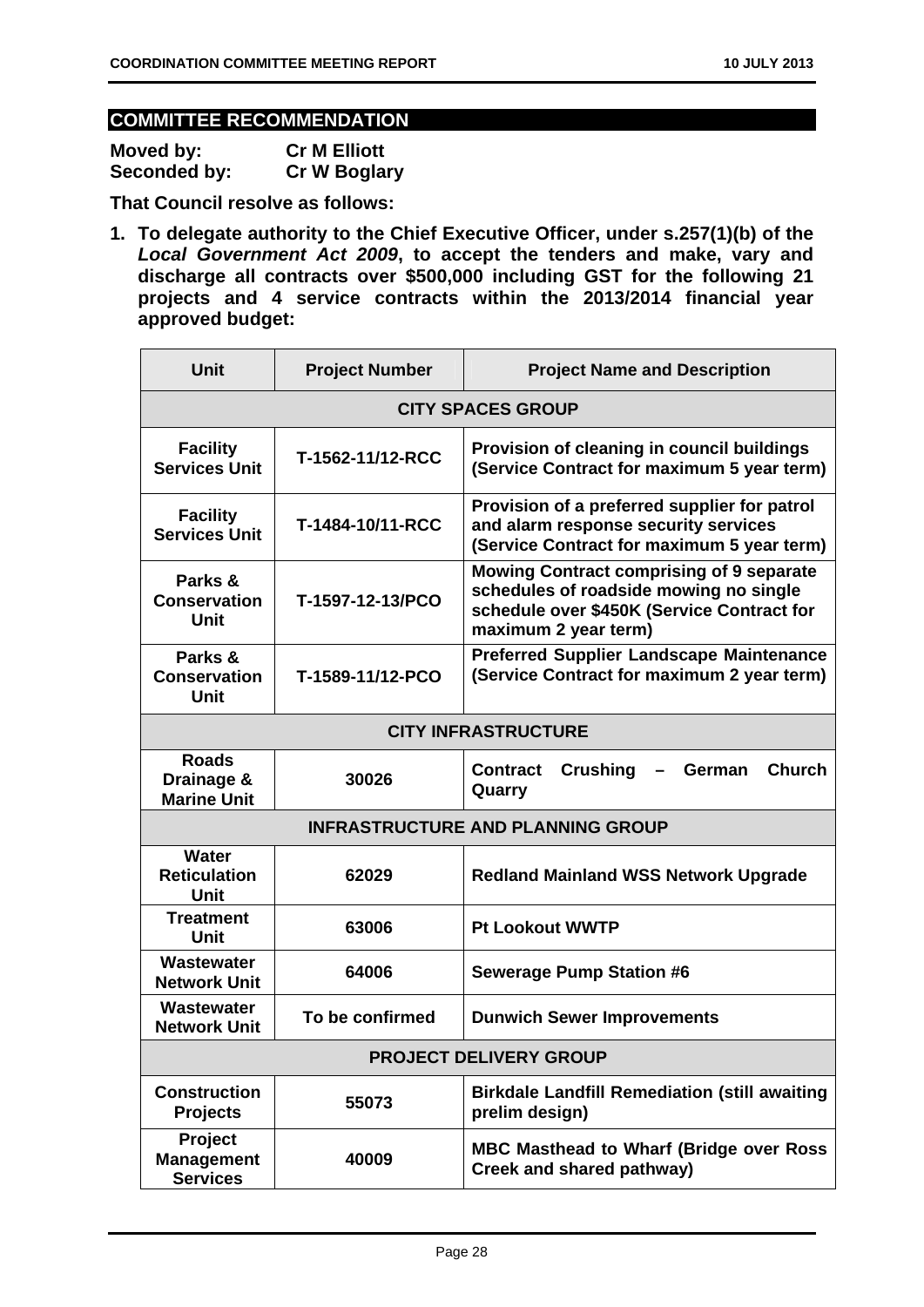| <b>Unit</b>                                            | <b>Project Number</b>                 | <b>Project Name and Description</b>                                           |
|--------------------------------------------------------|---------------------------------------|-------------------------------------------------------------------------------|
| Project<br><b>Management</b><br><b>Services</b>        | 40358                                 | <b>Macleay Island Ramp Park</b>                                               |
| Project<br><b>Management</b><br><b>Services</b>        | 40420                                 | 15 & 23 Voyagers Court, Cleveland<br>(Raby Bay) Revetment Wall Upgrade        |
| Project<br><b>Management</b><br><b>Services</b>        | 42092                                 | 1, 2, 3 and 4 Mainroyal Court, Cleveland<br>(Raby Bay) Revetment Wall Upgrade |
| <b>Project</b><br><b>Management</b><br><b>Services</b> | 42318                                 | <b>William Street Southern Ramp</b>                                           |
| Project<br><b>Management</b><br><b>Services</b>        | 20089;<br>20090;20091;20092;<br>20100 | locations)<br>Road<br>(10)<br>Reseal<br>Program<br><b>Alexandra Hills</b>     |
| Project<br><b>Management</b><br><b>Services</b>        | 20119                                 | Road Rehabilitation Program<br>Queens<br><b>Esplanade, Thorneside</b>         |
| <b>Project</b><br><b>Management</b><br><b>Services</b> | 20151                                 | Road Reseal Program - Main Street,<br><b>Redland Bay</b>                      |
| <b>Project</b><br><b>Management</b><br><b>Services</b> | 20163                                 | Road Rehabilitation Program - Railway<br><b>Parade, Thorneside</b>            |
| <b>Project</b><br><b>Management</b><br><b>Services</b> | 20171                                 | Road Rehabilitation Program - Mooroondu<br><b>Road, Thorneside</b>            |
| Project<br><b>Management</b><br><b>Services</b>        | 20192                                 | Road Rehabilitation Program - Panorama<br><b>Drive, Thornlands</b>            |

- **2. To delegate authority to the Chief Executive Officer to sign and amend all relevant documentation.**
- **3. To appoint the Chief Executive Officer as Principal's Representative for these contracts.**
- **4. To authorise the Chief Executive Officer to delegate further the Principal's Representative role to an appropriate senior officer within Council.**
- **5. To delegate authority to the Chief Executive Officer, to make, vary and discharge contracts over \$500,000 that are procured from established local government contractual arrangements and within the approved budget.**

#### **CARRIED 11/0**

It was determined, after the meeting closed that Cr Gleeson voted in the negative.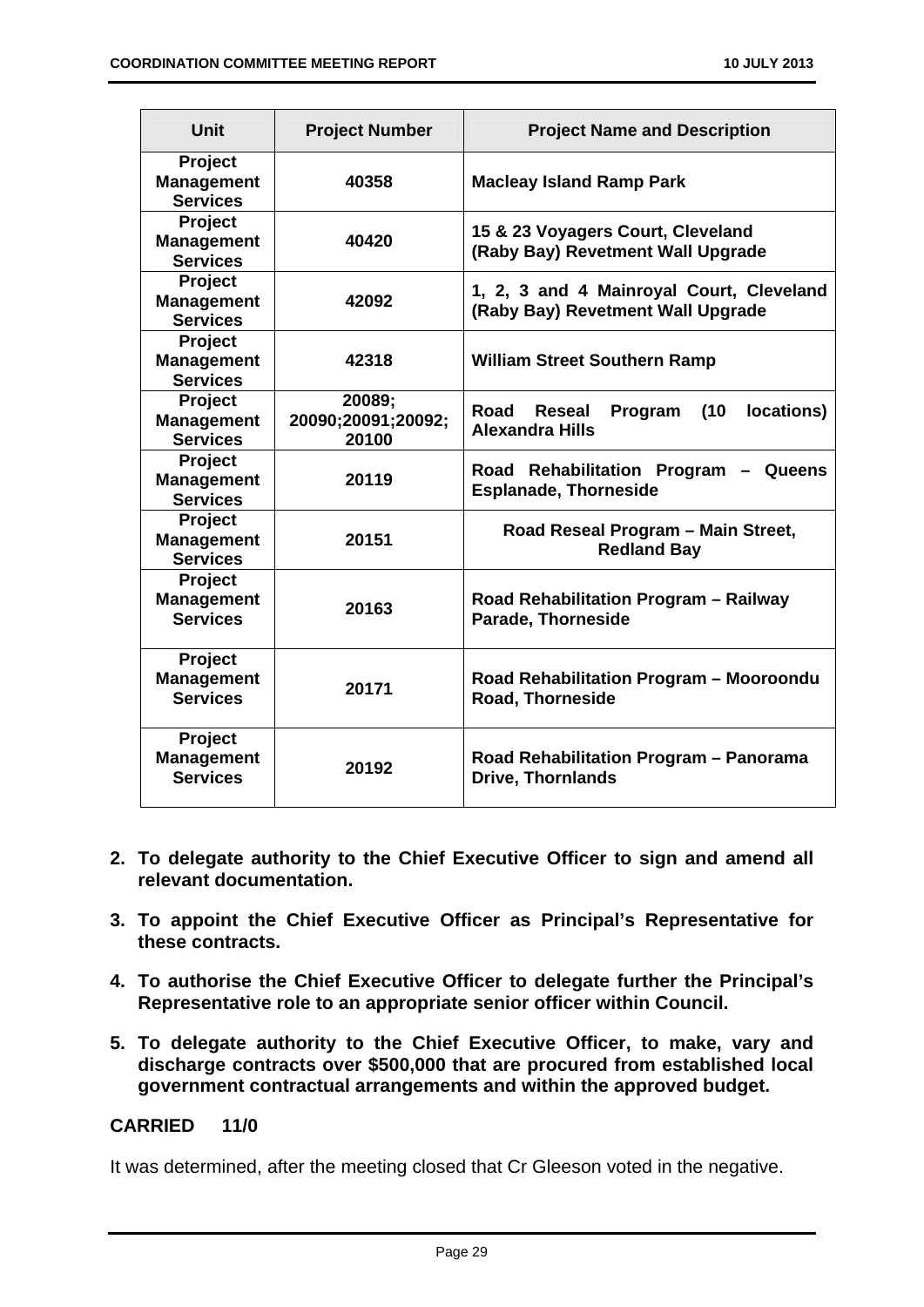#### **8 CLOSED SESSION**

#### **PORTFOLIO 6 (CR MARK EDWARDS) CORPORATE SERVICES**

#### **8.1 COMMUNITY & CUSTOMER SERVICES**

**8.1.1 CONTACT CENTRE TECHNOLOGY TENDER CONSIDERATION PLAN** 

**Dataworks Filename: CSO Customer Services – CSO Projects** 

**Responsible/Authorising Officer:** 

**Louise Rusan General Manager Community & Customer Services** 

**Author: Keith Goddard Project Officer Customer Service Contact Centre** 

#### **EXECUTIVE SUMMARY**

A confidential report from General Manager Community & Customer Services was presented to Committee for consideration.

#### **OFFICER'S/COMMITTEE RECOMMENDATION**

**Moved by: Cr M Edwards Seconded by: Cr A Beard** 

**That Council resolve as follows:** 

- **1. To develop a Tender Consideration Plan for the purposes of sourcing a suitable information technology solution for the ICCC Project to meet project timeframes and budget tolerances;**
- **2. That Council approve the Tender Consideration Plan at Appendix A to this report;**
- **3. That Council resolve to delegate authority to the Chief Executive Officer under section 257 (1)(b) of the** *Local Government Act 2009* **to:** 
	- **a. Award the contract(s) under delegation to the successful contractor/s;**
	- **b. Make, vary and discharge the contract in accordance with the agreed contract terms for any changes; and**
	- **c. Sign all relevant documentation; and**
- **4. That this report and appendix remain confidential.**

**CARRIED 11/0**